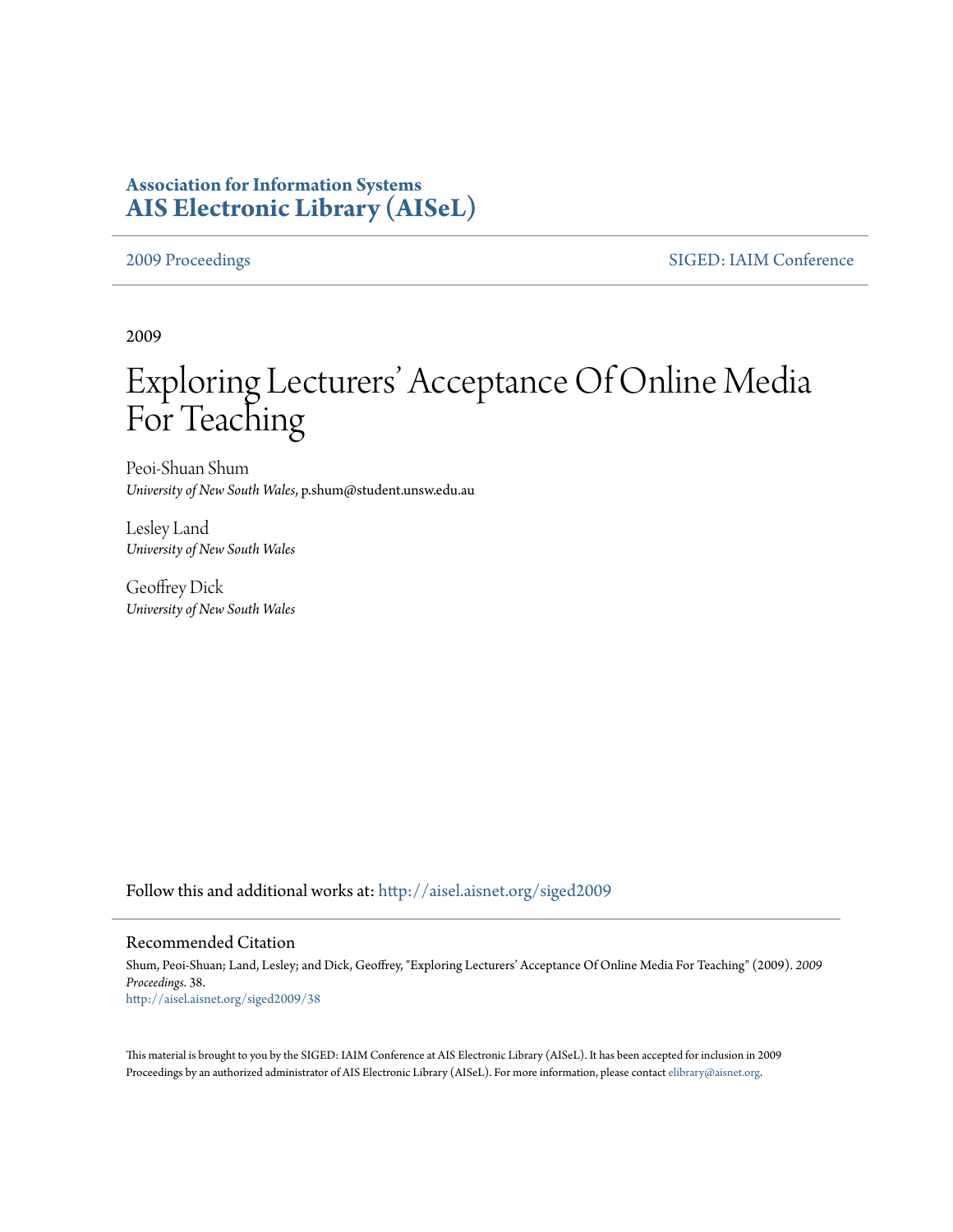# **EXPLORING LECTURERS' ACCEPTANCE OF ONLINE MEDIA FOR TEACHING**

Peoi-Shuan Shum School of Information Systems Technology Management University of New South Wales p.shum@student.unsw.edu.au

Lesley Land School of Information Systems Technology Management University of New South Wales

Geoffrey Dick School of Information Systems Technology Management University of New South Wales

#### **Abstract:**

With technological advances and the resultant increase in "tech say veness" of generation Y students, universities around the world have been readily embracing online technologies to make their courses more convenient for today's students. Building on the TAM model, media richness theory and educational literature, this study will provide empirical evidence for the effects of perceived usefulness, perceived ease of use, subjective norms, self efficacy, organisational support, teaching styles and stress on the lecturers' choice to adopt usage of online media for lecturing. This paper reports the first phase of the study using data collected by interviewing academic staff.

**Keywords:** Technology Acceptance Model (TAM), Media Richness Theory (MRT), Online media, e-learning

# **I. INTRODUCTION**

With increasing student numbers, changes to student demographics, limitations to room sizes and equipment availability, online media can be seen as a response to addressing the changing context of higher education. The term online media is used throughout this study to refer to the range of technologies used to deliver digitally captured face to face lectures to an online community. Using online media, students can access educational content at their own convenience at any place, anytime. This is particularly useful to students who are unable to attend lectures due to work commitments, illness and distance barriers. The online lectures can also be used to review the course for exam preparations as well as for students to seek clarification if they had fallen behind in the lecture which may be particularly true for students who come from a non-English speaking background. The biggest advantage though, with online lecturing media, is its ability for universities to break down institutional and global barriers by making their lectures available to both students and the general public. As the majority of today's youth are spending more time on the internet for entertainment purposes, it is a logical and natural progression that universities are providing "information they are looking for…in the places they are spending their time" [McGough, 2008]. For the purposes of this study, online media would include online audio with screen capture technologies (Lectopia) and online video technologies (YouTube, iTunes and UNSWTV, university branded online video channel).

A commonly used online audio tool for lecturing is Lectopia. Lectopia is an automated online delivery system used to record audio and visual material from lectures. Lectopia has been in use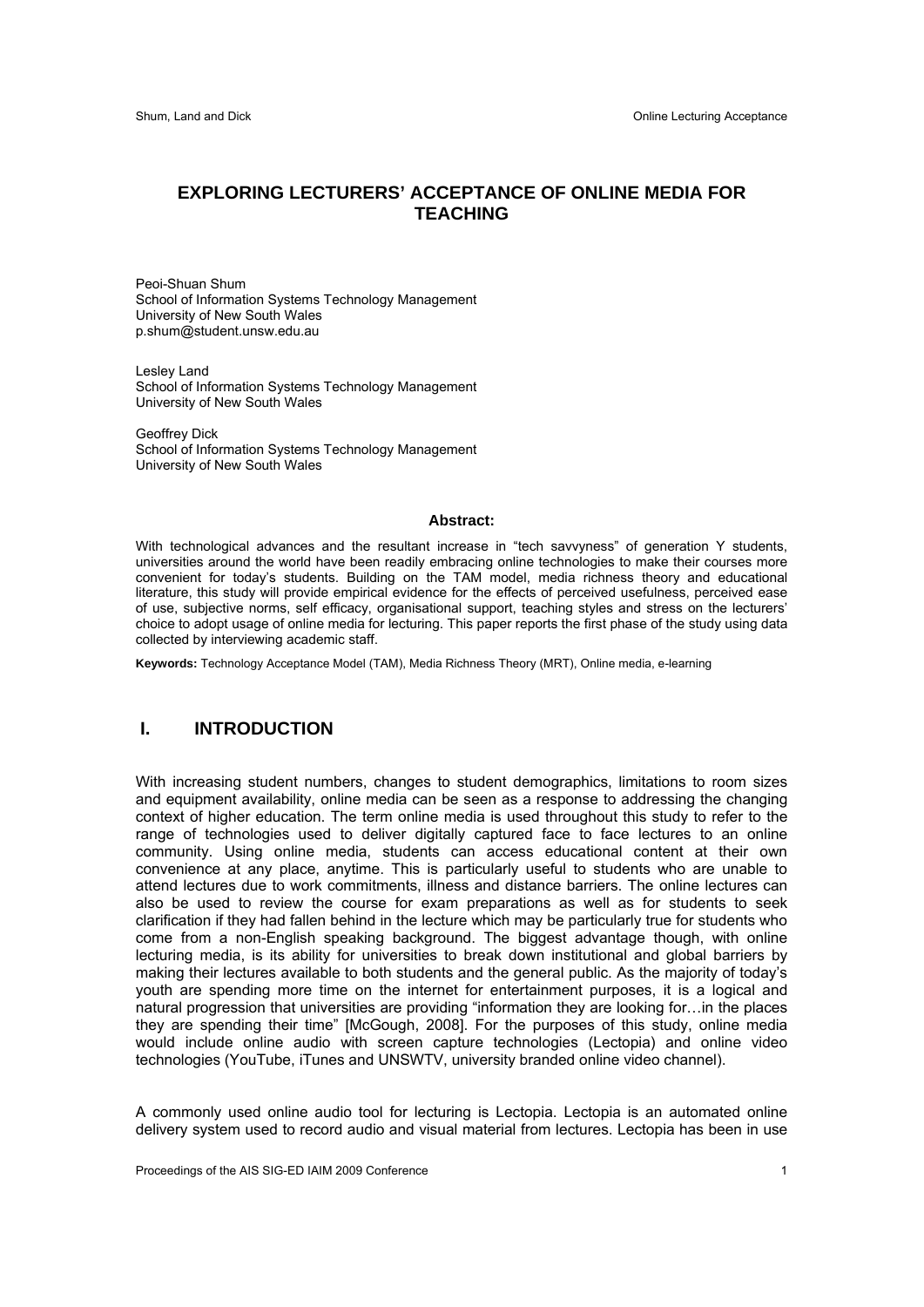since 1999 by its founding university, University of Western Australia, and is now used in over 50% of Australian universities, and three universities outside Australia. The recording options available include:

- audio only recording of the lecture
- audio recording of the lecture accompanied with screen capture. Screen capture option captures everything displayed on the computer screen during the scheduled recording time and presents the captured material, such as powerpoint slides, web sites etc, insync with the audio recording.

More recently, online video technologies have been introduced into the university curriculum with iTunes U and YouTube being used in universities since 2005 and 2007 respectively. YouTube is a free online video streaming service that allows anyone to view and share uploaded videos. iTunes U is the e-learning arm of iTunes, a free online streaming and download service that allows universities to set up their own iTunes U site where their students and/or the public can access audio files, video files and PDFs posted by the university. Materials posted on YouTube and iTunes U are made available to everyone, regardless of whether the user is a student of that university or not. However, iTunes U has a few advantages over YouTube. This includes iTunes U's ability to restrict access to students enrolled in a particular course at that university. Also, iTunes U is a facilitator of mobile learning as files can be downloaded onto computer or mobile devices for later viewing to let students study at their own pace anywhere anytime. The success of these online video technologies has seen it being accepted at many leading universities including Duke, Harvard, MIT, University of California, Yale, Stanford and Oxford to name a few.

For students to reap the claimed benefits from these online media technologies, it is vital that lecturers are accepting of these technologies. Hence, the focus of this study is to provide insight into the understanding of the factors that contributes to the acceptance of online media for university lecturing. As online channels are being adopted rapidly by universities worldwide, the understanding of why or why not lecturers are accepting of these new technologies is crucial to the success of this medium of education.

# **II. BACKGROUND**

#### **E-Learning**

The rapid growth of the Internet in the last two decades has seen dramatic changes to the way teaching is conducted. With the growth of the Internet, a wealth of E-learning tools has been introduced to assist the traditional teaching method of face-to-face lectures and tutorials. Additionally, there is a reported increase in demand from university students for e-learning based courses [Volery and Lord, 2000]. In this study, e-learning refers to the use of online technologies to facilitate knowledge sharing [Rosenberg, 2001] and communication between student-toinstructor and student-to-student interaction [Liaw et al., 2007].

Many higher education institutions are expanding their investment in e-learning to enhance learning performance, while others are adopting e-learning practices so that they do not fall behind [Govindasamy, 2002; Cheung and Huang, 2005]. As a result, approximately 95% of higher education institutions are now utilising some method of e-learning [Pollack, 2003]. Common e-learning platforms include the use of course management systems such as WebCT and Blackboard, online discussion forums, podcasts and chat rooms.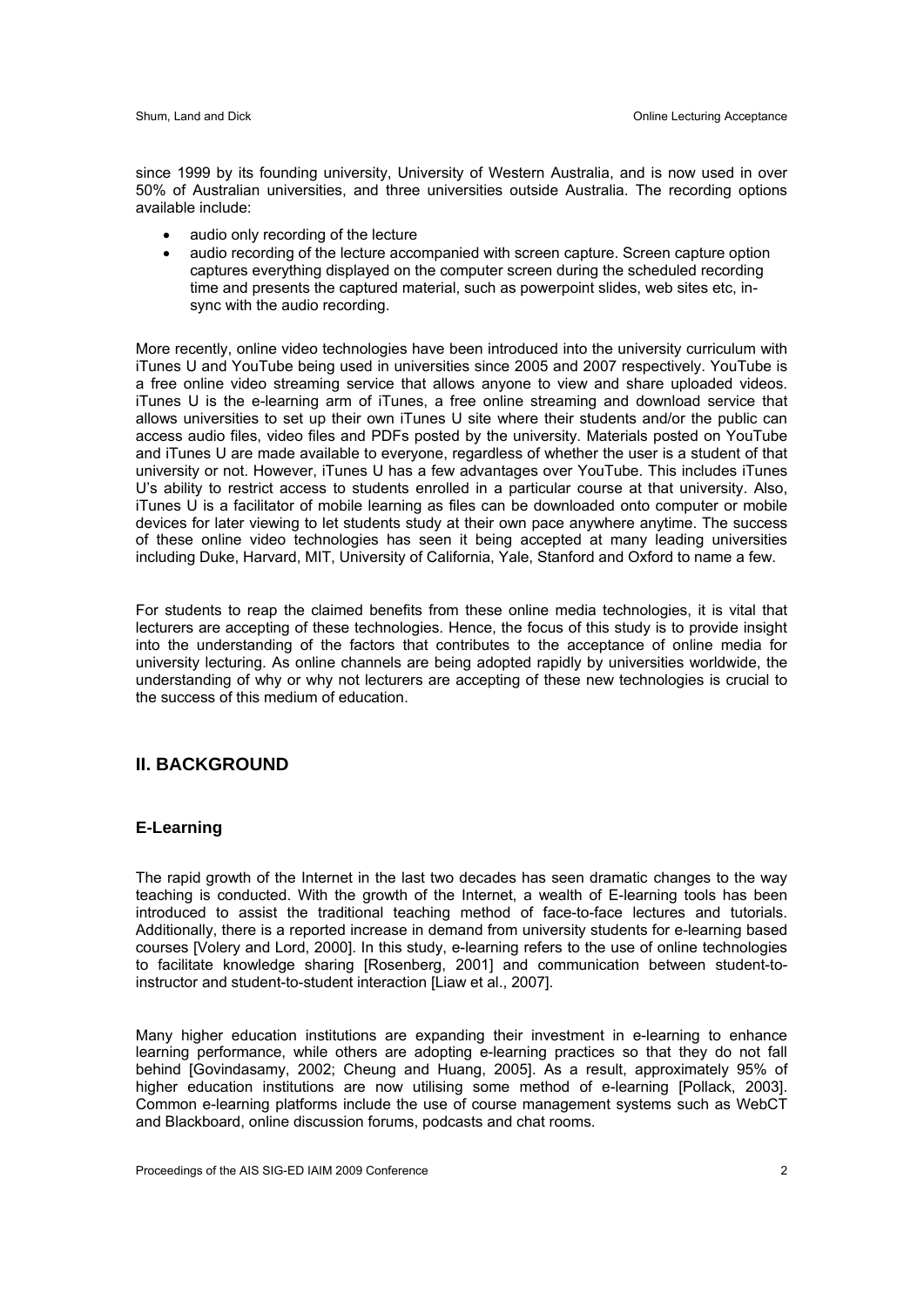Literature has focused on the benefits of the use of e-learning to assist traditional teaching. In particular, the major benefits is its potential to generate and motivate interest and interaction between students and lecturer/s in the course and its ability to provide students with a more active role through increased autonomy in the educational process [Claudia et al., 2004]. Elearning can help overcome barriers of time and place by allowing students greater flexibility in choosing their preferred study hours and place of study whether it is at home, work or at university [Lee et al., 2005]. In particular, e-learning would greatly suit students with full-time work commitments who need to fit study around their work hours. The use of e-learning technologies can help both students and instructors achieve higher computer self-efficacy [Piccoli et al., 2001] and the e-learning system can also help facilitate a more collaborative learning process where there is greater flow of communication between lecturers and students [Keller and Cernerud, 2002].

However, E-learning also has its disadvantages. These include [Burgess, 2003] isolation due to the limited contact with lecturers, difficulty in understanding the e-learning technology and increased lead-time required for feedback from lecturers. The e-learning system must be well planned [Mallak, 2001] and supported [Selim, 2007]. The successful use of an e-learning initiative requires an understanding of both students' and instructors' attitudes towards its uses [Mahdizadeh et al., 2008]. Importantly, a number of studies have highlighted that the greatest barrier to a successful e-learning program is issues concerning the instructor [Berge et al., 2002; Albirini, 2006]. Prior studies have stated that lecturers' attitude, their IT competency and their teaching style are major factors affecting their acceptance of e-learning and their future behaviour regarding usage [Koohang, 1989; Webster and Hackley, 1997]. It is important that instructors have good understanding of IT and is capable of performing basic troubleshooting tasks [Selim, 2007].

#### **Technology Acceptance Model (TAM)**

Since its introduction by Davis [1989], the TAM model has been used extensively in studies predicting acceptance of ICT technologies including online shopping, online banking and software applications in different organisational settings [Selim, 2003]. In the TAM model, 'perceived usefulness' and 'perceived ease of use' are hypothesised to be the major determinants of the acceptance of a technology [Davis, 1989; Selim, 2003].

#### **Perceived Usefulness**

In TAM, perceived usefulness is defined as "the extent to which a person believes that using a particular technology will enhance his or her job performance" [Davis, 1989]. From an e-learning perspective, perceived usefulness will be defined as the extent to which a lecturer believes that online media will provide both students and lecturers access to useful information, and the ability of this technology to help broaden and enrich the students' learning experience by serving as a more convenient learning platform that can be accessed regardless of place or time differences. Improvement in student performance will be reflected in the lecturer's performance from both student grades and student feedback. Existing IS literature has provided extensive support of the significant relationship between perceived usefulness and usage intention [Davis et al., 1992; Lee et al., 2005; Scott and Walczak, 2009; Lu et al., 2009; Zhang et al., 2008; Van der Heijden, 2003; Liu et al., 2009; Saeed and Yang, 2008; Lua et al., 2005; Wang et al., 2006; Yi and Hwang, 2003; Yi et al., 2006; Lee et al., 2007]. It is expected that lecturers will use online media if they find that these technologies are useful in the completion of their task, thus: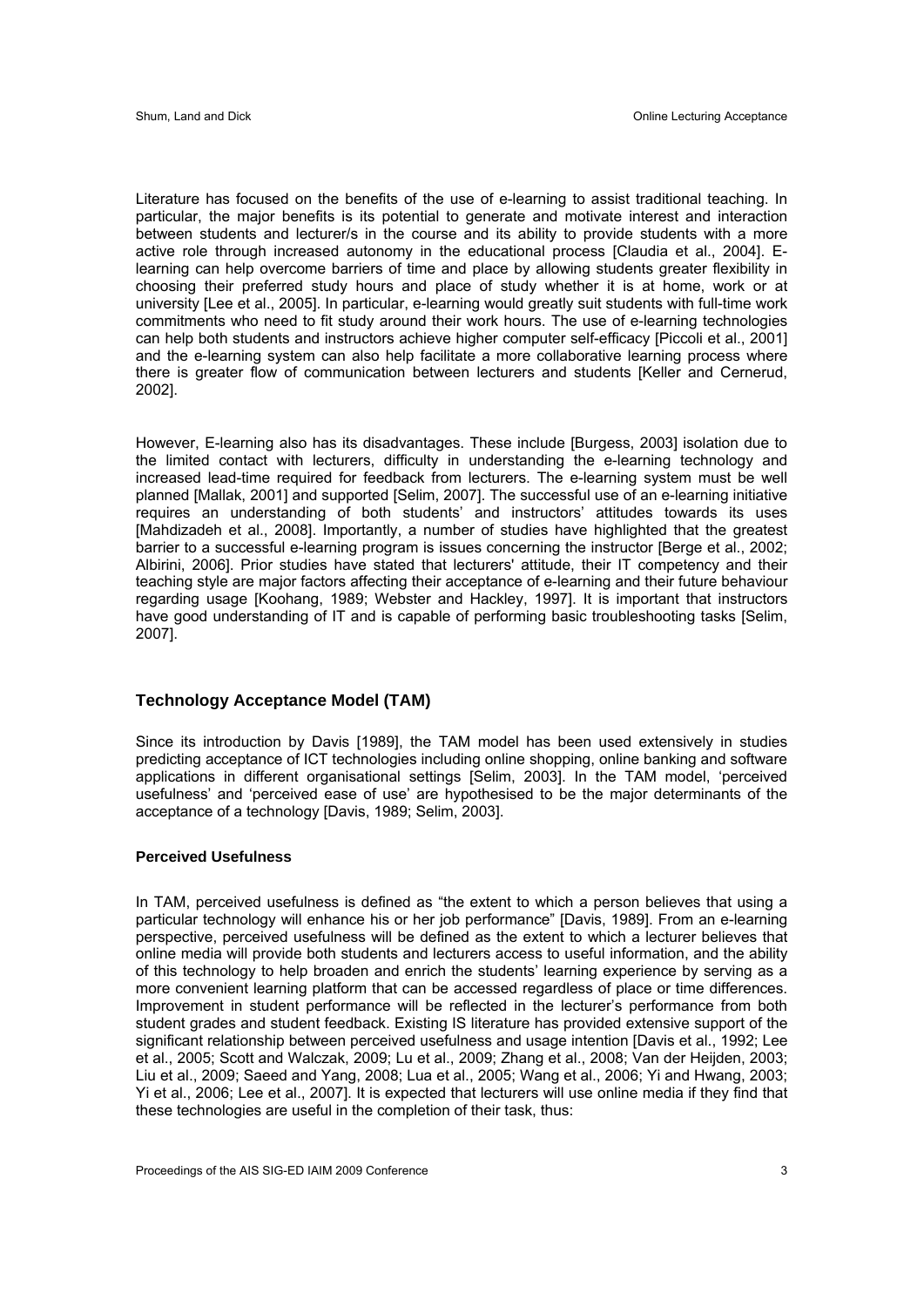#### *H1:* Perceived usefulness will positively influence the lecturer's intention to use online lecturing

#### **Perceived Ease of Use**

In TAM, PEOU is defined as "the degree to which a person believes that using the system will be free from effort" [Davis, 1989]. In this study, PEOU is defined as the extent that a lecturer believes online lecturing requires little or no effort. This refers to how easy the lecturer believes it is to operate these online media channels to record and publish the lecture recordings.

Many studies have provided strong empirical support for the relationship of perceived ease of use on usage intention, either directly or indirectly through its effect on perceived usefulness [Yuen and Ma, 2008; Zhang et al., 2008; Yu et al., 2005; Saeed and Yang, 2008; Lua et al., 2005; Wang et al., 2006; Yi and Hwang, 2003; Lee et al., 2007]. Some studies have also found that PEOU is a better predictor of intention to use than PU [Lowry, 2002 in Lua et al., 2005]. It is hypothesised:

*H2:* PEOU will positively influence the lecturer's intention to use online lecturing *H3***:** PEOU will positively influence the PU of online lecturing

Given that many of the lecturers in this study environment do not currently use online media technologies for their teaching; behavioural intention instead of actual usage has been chosen as the dependent variable in this study. Fichman [1992, in Yi et al., 2006] found that by using intention instead of actual usage, the problem of retrospective analysis will be reduced.

#### **Subjective Norms**

According to Ajzen & Fishbein [1980], subjective norms are the beliefs held by the social groups that an individual belongs to and which would affect the individual's intention to use. In this study, subjective norms are defined as the extent that a lecturer believes that people within his/her own social group/s would recommend the use of online lecturing. Many studies have shown that an individuals are heavily influenced by their immediate social surroundings. Yuen and Ma [2008] argue that the introduction of an e-learning platform is a combined effort of both the instructor and the organization. Previous studies have provided empirical support for the relationship of subjective norms on perceived usefulness [Lua et al., 2005; Dickinger et al., 2008], perceived enjoyment (Dickinger et al. 2008) and intention to use [Lu et al., 2009; Yu et al., 2005; Yi et al., 2006; Hsu and Lu, 2004]. In this study, it is hypothesised:

**H4:** Subjective norms will positively influence the lecturer's PU of online lecturing

H5: Subjective norms will positively influence the lecturer's PE of online video media.

H6: Subjective norms will positively influence the lecturer's intention to use of online lecturing

#### **Self Efficacy**

Self-efficacy is the belief "in one's capabilities to organize and execute the courses of action required to produce given attainments" [Bandura 1997]. Compeau and Higgins [1995] defined self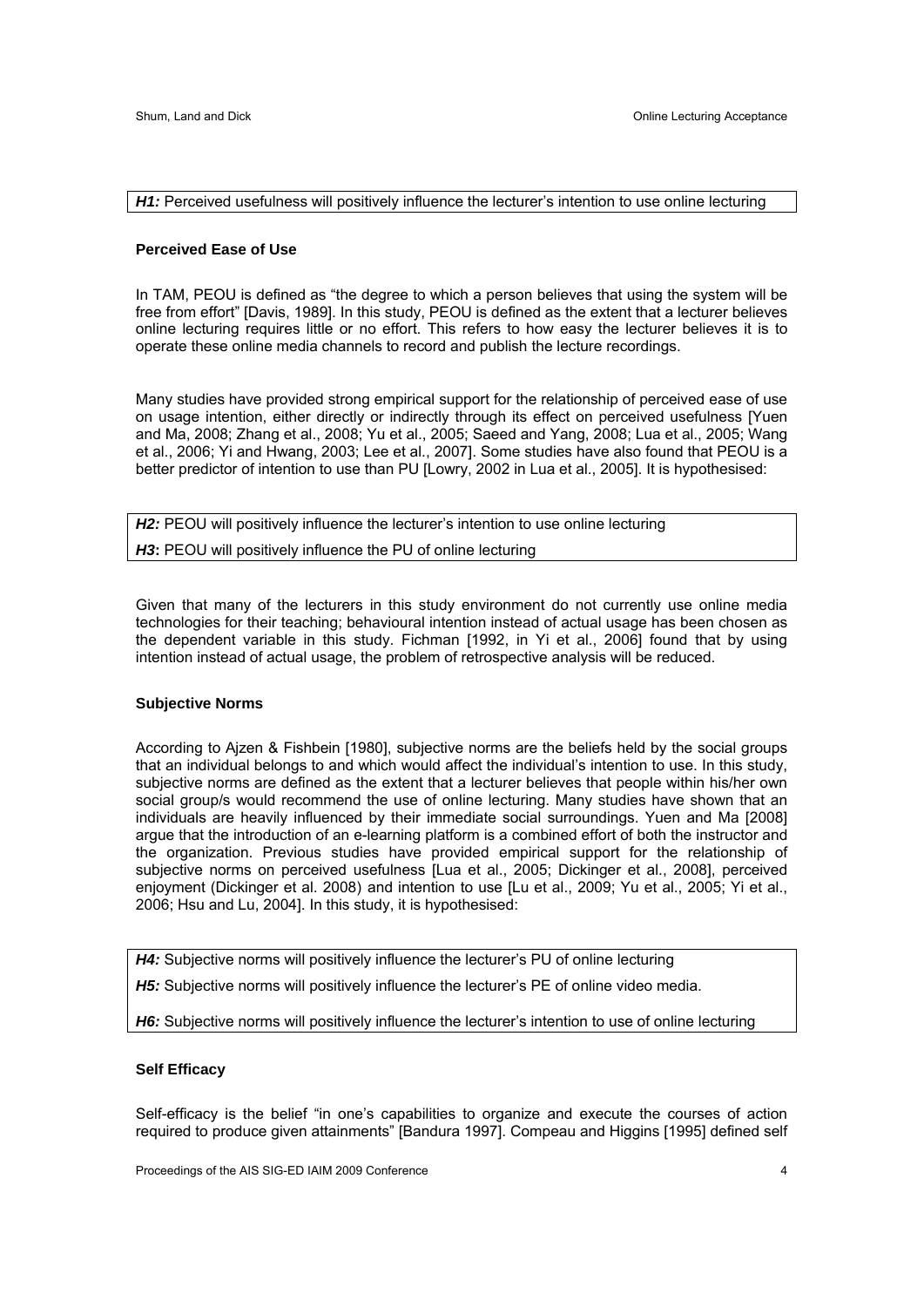efficacy as an individual judgment of one's capability to use a computer. In this study, self efficacy is defined as the lecturer's assessment of his/her capabilities and understanding in using online media. For lecturers without any formal training or education in technology, online lecturing may not be completely intuitive. It is believed that a lecturer will have a higher tendency to use online lecturing if he/ she perceive him/herself as competent. Gressard and Loyd [1985] found that a teacher's confidence in using computers can influence his/her implementation of that technology in the classroom. Self efficacy was found to have a positive relationship on PEOU of PDAs [Scott and Walczak, 2009], mobile services [Wang et al., 2006] and web management systems [Yi and Hwang, 2003]. It is believed that:

#### **H7:** Self efficacy will positively influence PEOU of online lecturing

#### **Organisational Support**

If an organisation has financial resources available to invest in the required technologies, then this would positively affect the perceived usefulness of a technology [Wang et al., 2006]. Mathieson et al. [2001, in Wang et al., 2006] found that the availability of resources has a significant influence on acceptance. Scott and Walczak [2009] found that organisational support has a positive relationship on self efficacy of users in mobile services. Ngai et al. [2007] found the availability of technical support provides significant support for perceived usefulness and perceived ease of use of WebCT. It is expected that the availability of adequate organisational support would help to facilitate technology acceptance indirectly through its effects on the user's self efficacy, PU and PEOU. Thus, it is hypothesised that:

**H8:** Organisational support will positively influence self efficacy

H9: The availability of organisational support will positively influence the lecturer's PU of online lecturing

*H10:* The availability of organisational support will positively influence the lecturer's PEOU of online lecturing

#### **Perceived Enjoyment**

To provide better explanation for IT acceptance, Davis et al. (1992) introduced the construct of perceived enjoyment as a measure for intrinsic motivation. Perceived enjoyment is defined as the ''the extent to which the activity of using the technology is perceived to be enjoyable in its own right, apart from any performance consequences that may be anticipated''(Davis et al. 1992). In this study, perceived enjoyment refers to the extent to which the lecturers find the use of online video lecturing to be enjoyable in its own right,

Many studies have found that users' are more accepting of a technology if they enjoy using that technology. Perceived enjoyment was found to be a good predictor of behavioural intention (Davis et al 1992; Yu et al. 2005; Dickinger et al. 2008; Lee et al. 2007; Zhang et al. 2008)). Consistent with prior studies, it is believed that there is a positive relationship between perceived enjoyment and behavioral intention:

*H11:* PE will positively influence the lecturer's intention to use online video media.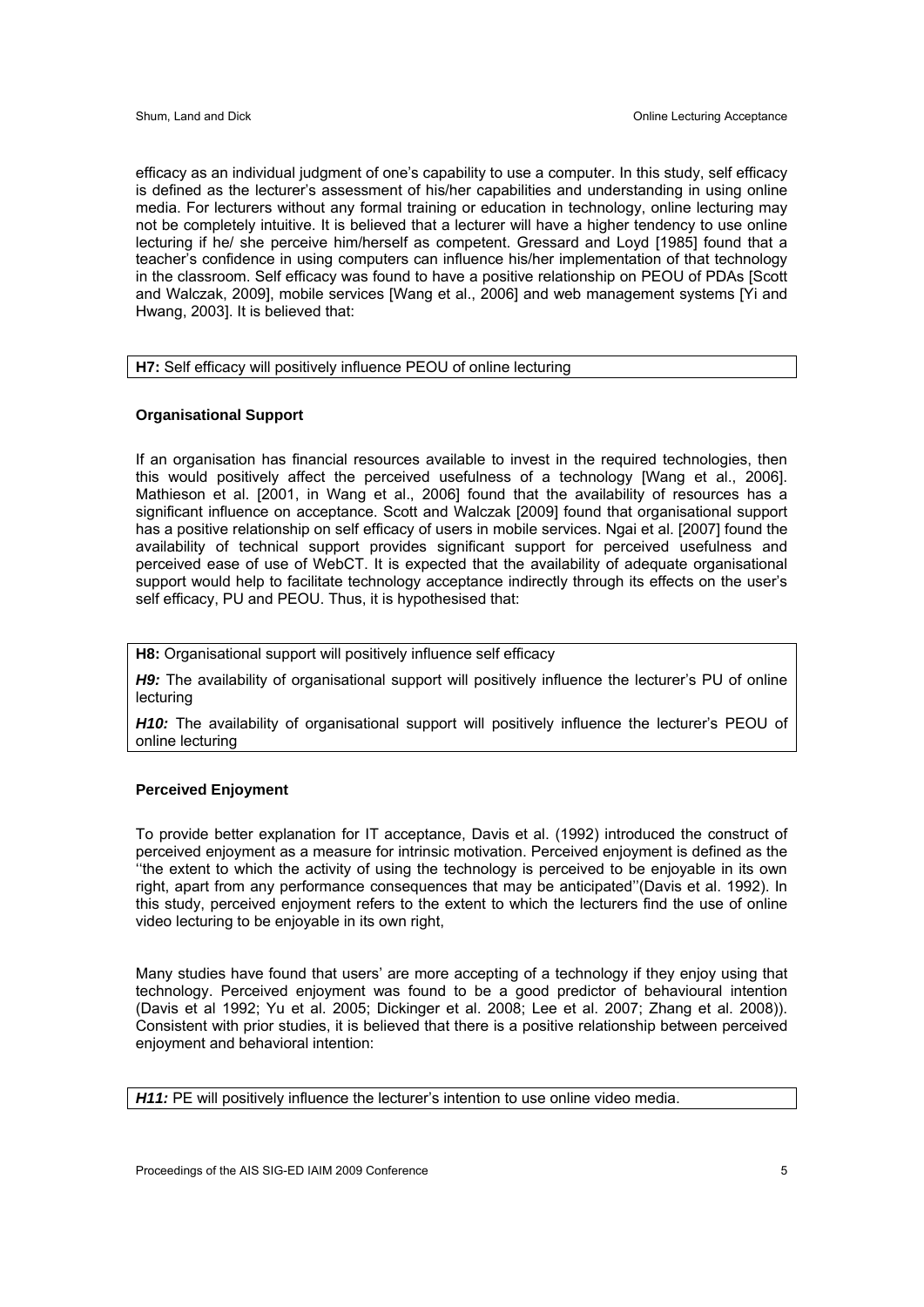According to self efficacy theory, if an individual has a higher degree of self efficacy, then he/she would find the technology easy to use and is more likely to enjoy using it (Bandura 1977; Lee et al 2005). Thus, it is expected that if the technology is easy to use, the more enjoyable the individual would be in using that technology. Empirical support has been found for this relationship in previous studies (Lee et al. 2005; Lee et al. 2007; Van der Heijden 2003). It is expected that:

**H12:** PEOU will positively influence the lecturer's PE of online video media.

#### **Media Richness Theory**

Media Richness Theory (MRT) developed by Daft and Lengel [1986] states that the communication efficiency between people is affected by the fitness of the media and the characteristics of the communication task. According to Daft and Lengel [1986], media richness is based on the criteria of the medium's capacity to:

- (1) provide immediate feedback,
- (2) transmit multiple cues,
- (3) convey language variety of verbal and non-verbal information; and
- (4) personalise the message to convey the emotions and feelings of the message sender

Based on the above set of criteria, studies have found that face-to-face communication is considered to be the richest communication medium due to its capacity to provide instantaneous feedback, transmit cues of body language, facial expressions and changes in voice tones as well as use of formal and colloquial languages and conveying emotions. This is followed by telephone, email, and written documents [Daft et al., 1986; Trevino et al., 1990]. As the online media in this current study is essentially a one-way communication channel for lecturers to deliver the lecture content to students, the feedback immediacy criterion will not apply for the online media in this present study.

Based on the other three criteria of the media richness concept (multiple cues, language variety and personal focus), online video lecturing is considered a rich communication medium. Online video lecturing has a high capacity to transmit multiple cues by conveying the lecturer's body language, facial expressions and tone of voice. The video can transmit both verbal and nonverbal information such as signs and symbols to communicate a wide range of meanings. Online video media also allows the lecturer to convey information about their emotional state and feelings, thus adding a personal focus to the message.

If a communication medium is rich, there will be less uncertainty and ambiguity associated with the task and hence their will be less effort required to use it which may result in the user experiencing more satisfaction in using it [Lee et al., 2007]. Lim and Benbasat [2000] have also found that a medium that allows for sending and receiving of multiple cues to be perceived as useful. Thus, from the perceived media richness of online video mediums, it is hypothesised that:

| H13: PMR has a positive impact on PU of using online video media   |  |  |
|--------------------------------------------------------------------|--|--|
| H14: PMR has a positive impact on PEOU of using online video media |  |  |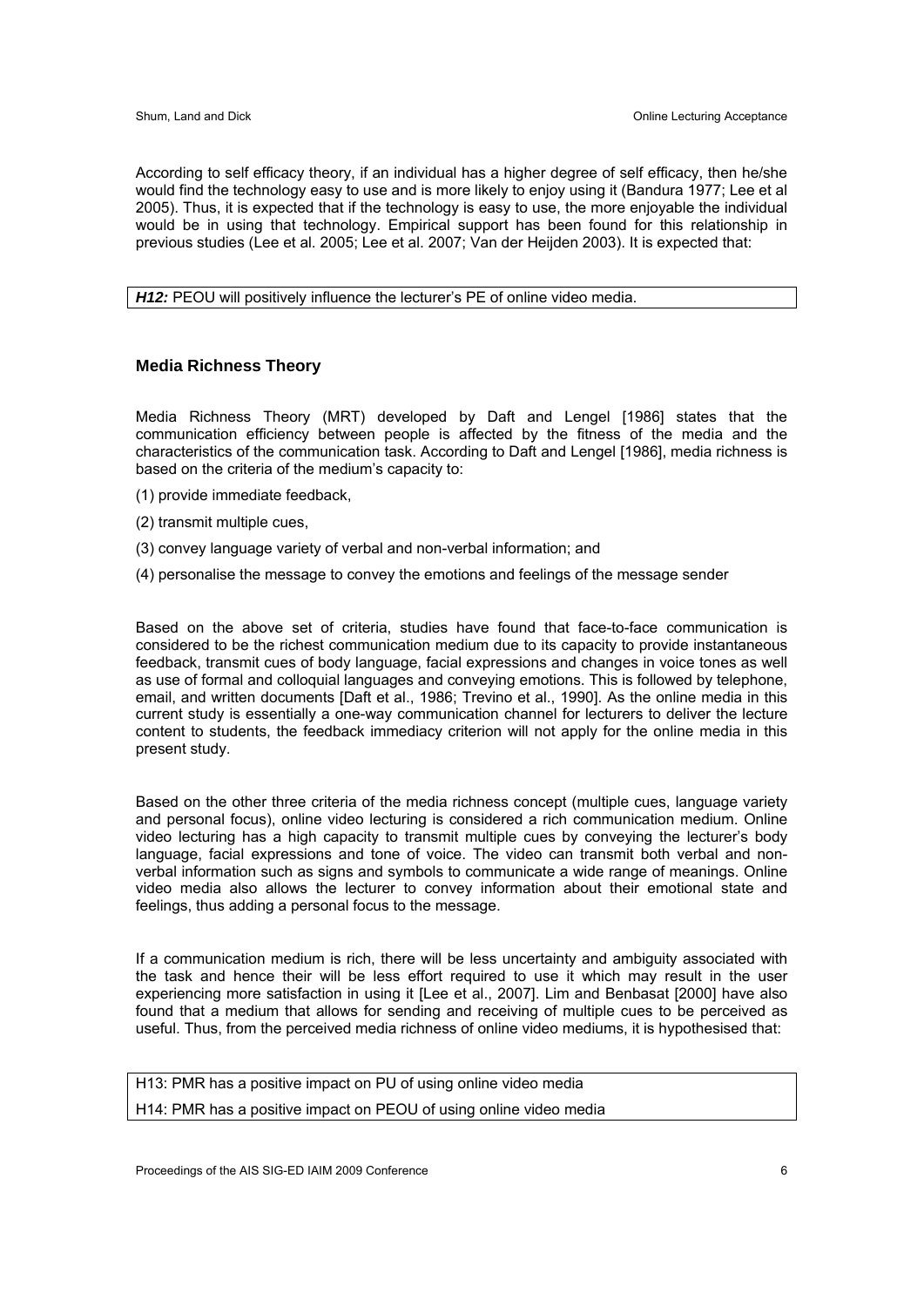

#### H15: PMR has a positive impact on PE of using online video media

Figure 1: The research model

# **III. RESEARCH METHODOLOGY**

The full study will make use of a mixed method approach using qualitative interviews and quantitative methods of questionnaire. Partial Least Squares will be used for data analysis of the survey, whilst the interviews will be further analyzed through context analysis. For the main study, an online questionnaire will be used. However to increase survey responses, paper-based questionnaire will also be issued. To ensure validity and reliability of the questionnaire, an online pilot study will be conducted to find any issues that may exist with the understandability and clarity of the questionnaire items. This pilot study will also be used to evaluate the effectiveness of the items (questions) used to measure the constructs. This paper reports on the qualitative interviews carried out to determine the most salient factors affecting intention to use and the results from these interviews will be used to verify and refine the conceptual model presented in Figure 1.

Interview data has been collected from The University of New South Wales (UNSW). UNSW was chosen as it was the first Australian university to launch a YouTube channel and the current adoption of this technology has been minimal. 10 lecturers were interviewed for this study, chosen through convenience sampling based on factors such as participant accessibility, the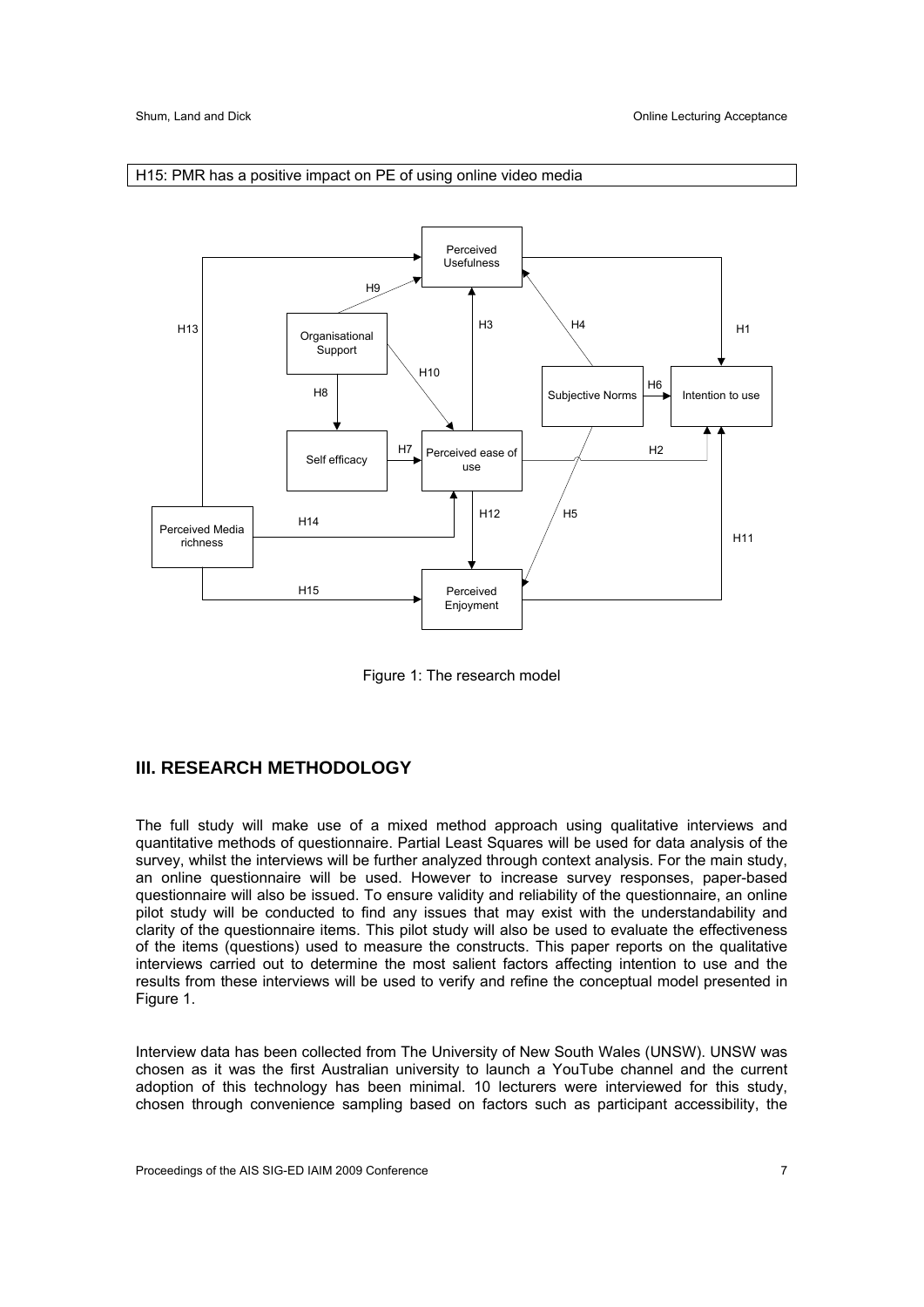faculty which he/she lectures in, and their level of lecturing experience (e.g. professor, senior lecturer, junior lecturer, contract lecturer, etc.).

### **IV. RESULTS**

Content analysis was performed to analyse the interview findings. The process of content analysis involves the breaking down of the data collected from the interviews into manageable categories or themes. The breaking down of the interview findings into meaningful and relevant groupings made analysis and interpretation of the data easier to analyse. The results were then analysed using conceptual analysis. In conceptual analysis, a concept is chosen for examination and the number of its occurrences within the interviews is recorded. Regarding intention to use, 3 main themes were identified; these consisted of benefits to students, barriers to acceptance and concerns of use (Table 1).

| Themes and sub-themes                                           | No. of respondents |
|-----------------------------------------------------------------|--------------------|
|                                                                 | $(total = 10)$     |
| <b>Benefits to the student</b>                                  |                    |
| Student convenience                                             | 8                  |
| Increased media richness                                        |                    |
| Revision purposes                                               | 4                  |
| <b>Barriers to acceptance</b>                                   |                    |
| Additional workload                                             | 7                  |
| Suitability of the course for online delivery                   | 8                  |
| Effect on students performance questionable                     | 5                  |
| Increased self consciousness                                    | 4                  |
| <b>Concerns about use</b>                                       |                    |
| Limited organizational support                                  | 9                  |
| Decreased student attendance in face to face<br><b>lectures</b> | 7                  |
| Student expectations                                            | 3                  |

#### Table 1 – Summary of Themes

# **Benefits to students**

The majority of lecturers identified that online video technologies do present benefits to students in the form of increased student convenience, using online videos for revision purposes and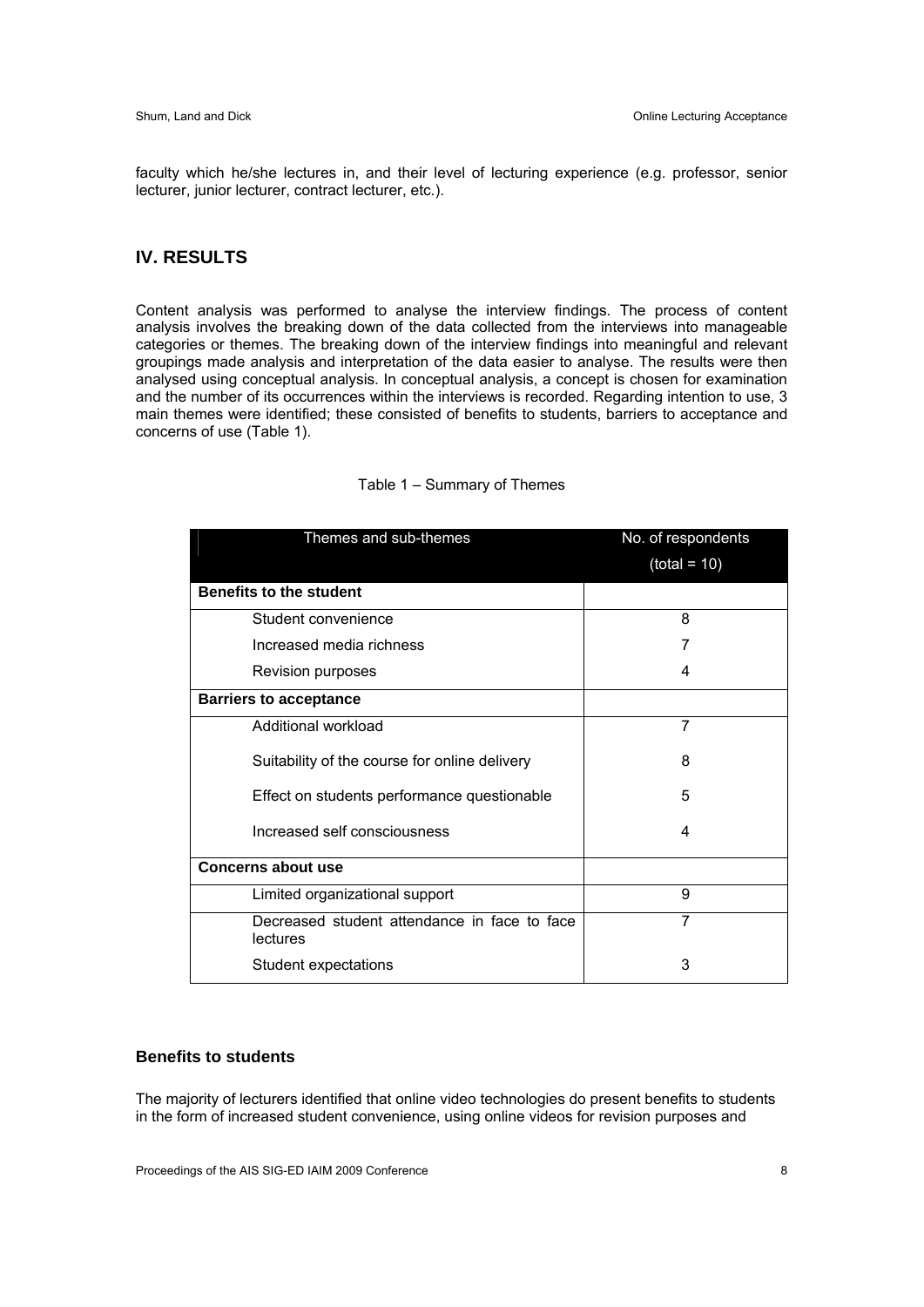increased media richness in comparison to online audio technologies (podcasting and streaming audio).

#### **Student convenience**

8 of the 10 lecturers reported that online video lecturing would be able to benefit students through increased student convenience by providing students with more options in how they wish to learn. If a student had missed a lecture, the student would easily be able to catch up on missed content through online video. This technology would also suit the large numbers of today's students with working commitments, providing flexibility to study around work schedules. The reduced necessity for students to be on campus would provide increased convenience for distance students.

#### **Media richness**

Comparisons with podcasting revealed that 7 of the 10 lecturers had the view that online video would be more media rich than podcasting itself as there is more information flowing to students as they can see and hear the lecture compared with receiving lecture notes and hearing the audio. The online video lecture would present visual cues and would be well suited to visual learners and aid student learning. An alternative to online video lecturing was also suggested by 2 of the 10 lecturers. The alternative, audio and screen capture, is a form of online video technology. Instead of seeing a video of the lecturer talking, the student would be able to see the slide that the lecturer is talking about during the lecture. This method was considered more media rich by 2 of the lecturers than the "talking heads" method of online video lecturing, whilst still being able to provide visual cues. However, the problems of reduced feedback immediacy and/or no feedback loop were identified.

#### **Revision purposes**

The ability for students to revise lecture content using these videos was recognized by 4 of the 10 lecturers. Using these videos, students would be able to review materials of key concepts and technical procedures on how to do things, revise for an exam and revisit information that they may have missed during the face-to-face lecture. As indicated by one lecturer, the benefit of being able to revise and review the lecture content may be particularly useful to international students:

…*may be beneficial for international students especially if English isn't their first language, as they [international students] may fall behind in (face to face) lectures. In this instance, they can re-watch [the] online video lectures at their own pace. This also works vice versa where the lecturer may have a heavy accent and students can not keep up with the lecture due to the lecturer's accent.*

#### **Barriers to acceptance**

There were a couple of barriers identified that discouraged lecturers from accepting online video lecturing [Dick, 2005]. These include additional workload, suitability of the course for online lecturing, effect on students performance was questionable and self consciousness.

#### **Additional workload/time required to learn new technology**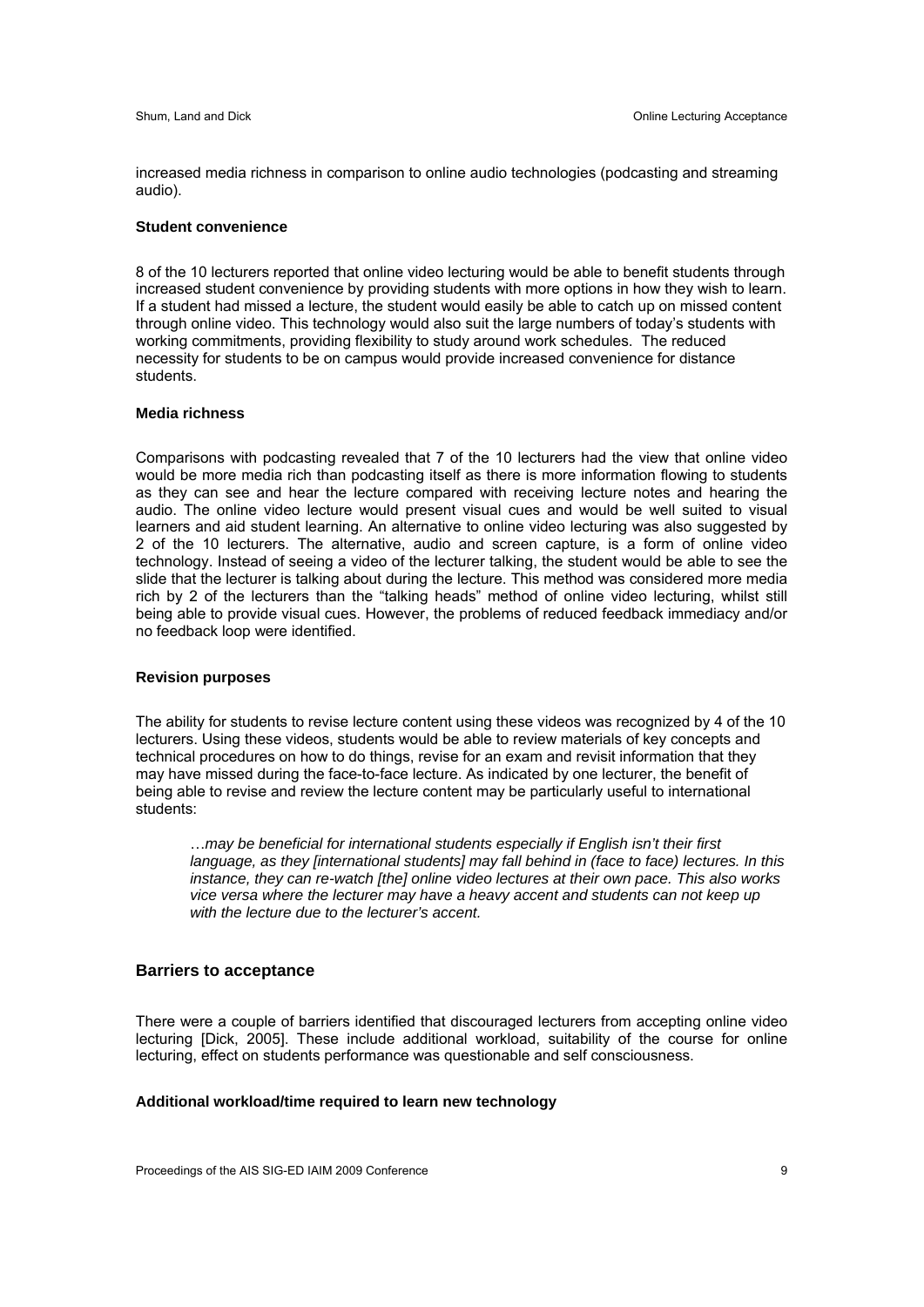The use of online video lecturing would result in increased workload for the lecturer in setting up equipment including cameras and microphones as well as spending time to edit and publish the video onto the internet. As one lecturer puts it:

*Lecture time is already short enough without having to fiddle with things* 

Increased workload and the time required to learn the new technology was identified as a key barrier to accepting online video lecturing by 7 lecturers and can add to teacher stress. As stated by lecturers:

*"Online video technologies is a distraction away from teaching as the lecturer has an extra thing to think about"* 

*"It the recording and uploading of online video lectures is an automated process [like podcasting] with someone else dealing with the technology, then I will accept it. Otherwise, I need to think twice"* 

Most believe that they will be able to learn these technologies easily, but are unwilling to use these technologies if it adds to their workload. Thus the effect from increased workload is greater than one's perceived self efficacy.

#### **Suitability of the course for online lecturing**

The suitability of online video lecturing was raised on 2 levels – the first being whether online video lecturing was suitable for lectures which contain interactive components and secondly, the relevancy and appropriateness of the lecture video being made available to the general public.

The suitability of online video lecturing for interactive courses was seen as a barrier by 8 of the 10 lecturers. As some courses emphasizes interaction through methods such as question and answer sessions and group activities in the lecture, interactive work would be hard to build into lectures if not enough students are attending the face to face (F2F) lecture due to decreased student attendance in the face to face lectures as a result of student opting to view online videos as a substitute to attending F2F lecture. Thus, this would result in reduced lecture activity involvement. As put by one lecturer:

*There will be less student-teacher interaction – this is a problem for courses that requires more interactivity. For example, I get my students to answer questions on the whiteboard* 

Additionally, 2 of the 10 lecturers also addressed that they like to move around the lecture theatre to better engage their students. If online video lecturing was used, movement would be restricted as lecturers have to be within the view of the camera.

In addition, 3 of the 10 lecturers questioned the suitability of providing the course to external users that are not currently enrolled students. Of these 3 lecturers, 2 of them believe that not all courses are geared for external education; it is not appropriate for the public to see the lecture content without having regard to the background knowledge in that domain. Hence, videos in these courses should be restricted to enrolled students of the course:

*I'm not too sure whether you want the lectures made available to the public domain. I do not think it is appropriate for the public to see the videos and cannot see the need for them to see the videos.*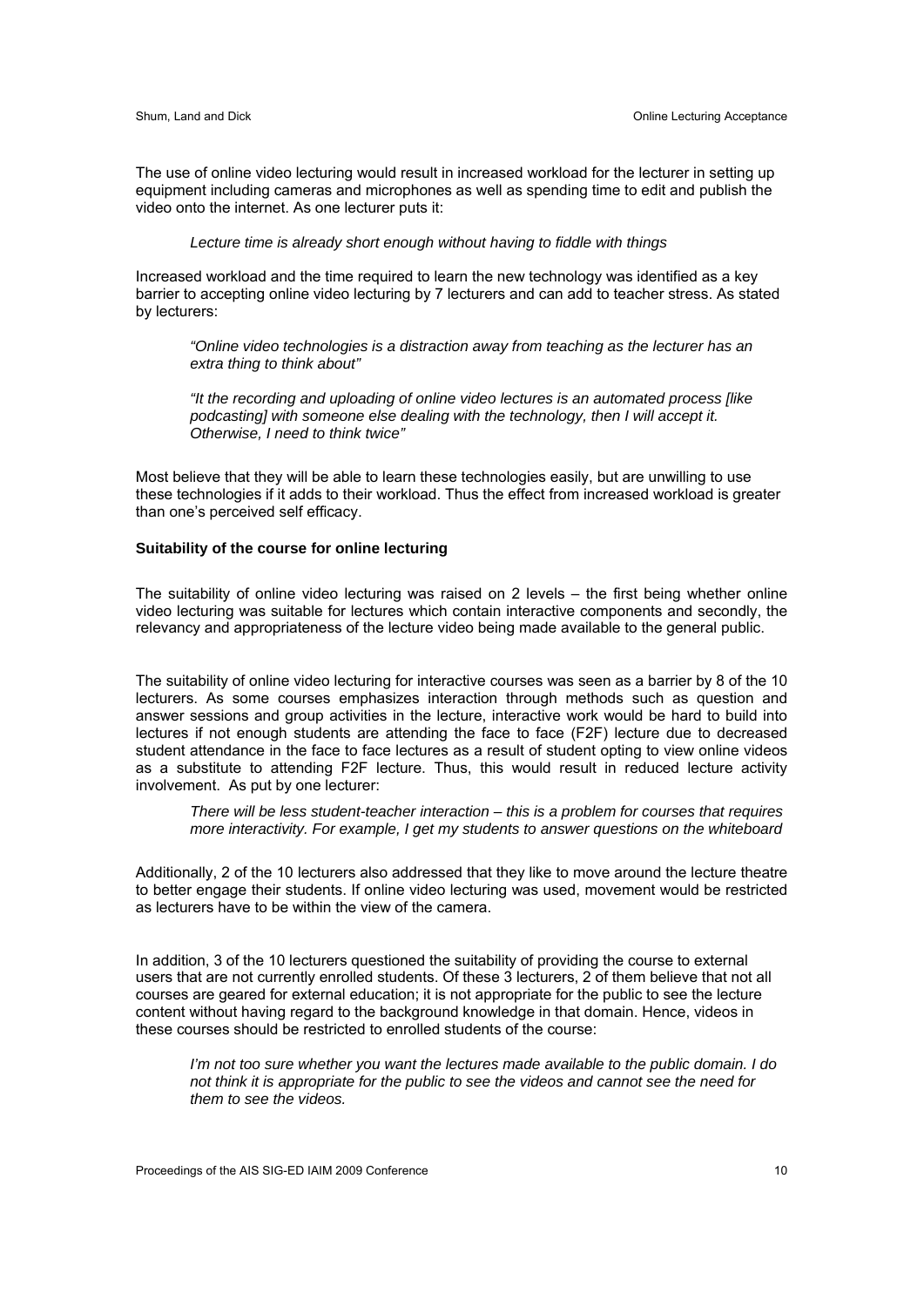One lecturer stated the reason why online videos should not be made available to the entire general public because

*I do not think that making vodcasts available to everyone would be a good idea – students that pay should get the materials, otherwise if it available to all, it means that the student is paying for just the piece of paper (degree)...I prefer only students that are enrolled in the course to receive access to the online videos. If videos aren't password protected and restricted to currently enrolled students, then no, I do not intend to use it.* 

A differing viewpoint:

*Universities are here to educate people, we're not a business. If you can educate people, and you can educate like a thousand people instead of 10 then that's the point! Surely, that's what uni is about. I don't think knowledge is to be hoarded and handed out and charge money. People come here because they want to come here. People want to have a degree. And I don't think it'll stop people wanting to come here…I think it'll just build up our trademark. Uni has a role in educating and improving society. And they're only getting the lectures anyways, they aren't getting the tutorials and exams and other materials. I strongly disagree with the idea of hoarding knowledge.* 

#### **Effect on students performance**

Although all 10 lecturers interviewed recognized that online video lecturing is beneficial to students in one way or another (see above), 5 of the 10 lecturers did question whether the value added from these technologies is worth the time and money spent on it. These lecturers want to know that it adds value to student performance, but this is hard to measure. Without evidence, some lecturers are not willing to embrace the technology. As put by 2 lecturers:

*"I have no objection to its use, but I need evidence that the use of online video technologies is beneficial to students...[otherwise] have no incentive or belief that the use would make a difference"* 

*"How much can students learn from simply watching a video in comparison to F2F lectures?"* 

#### **Self consciousness**

With the knowledge that you will be filmed, 4 of the 10 lecturers reported that they would be more self conscious and uncomfortable during the lecture. Increased self consciousness was highlighted in the areas of how you speak, what you say and what you wear. The general fear was one of being exposed if you're not good at your teaching:

*"putting it [the video] online sort of exposes that. So if you're doing a bad job at teaching, it shows".* 

*"It'll be more stressful as you need to be more methodic and organized and you're more self conscious as you are being recorded"* 

*"…much more nervous and conscious…fear of making mistakes coz you're really visible when you make a mistake"*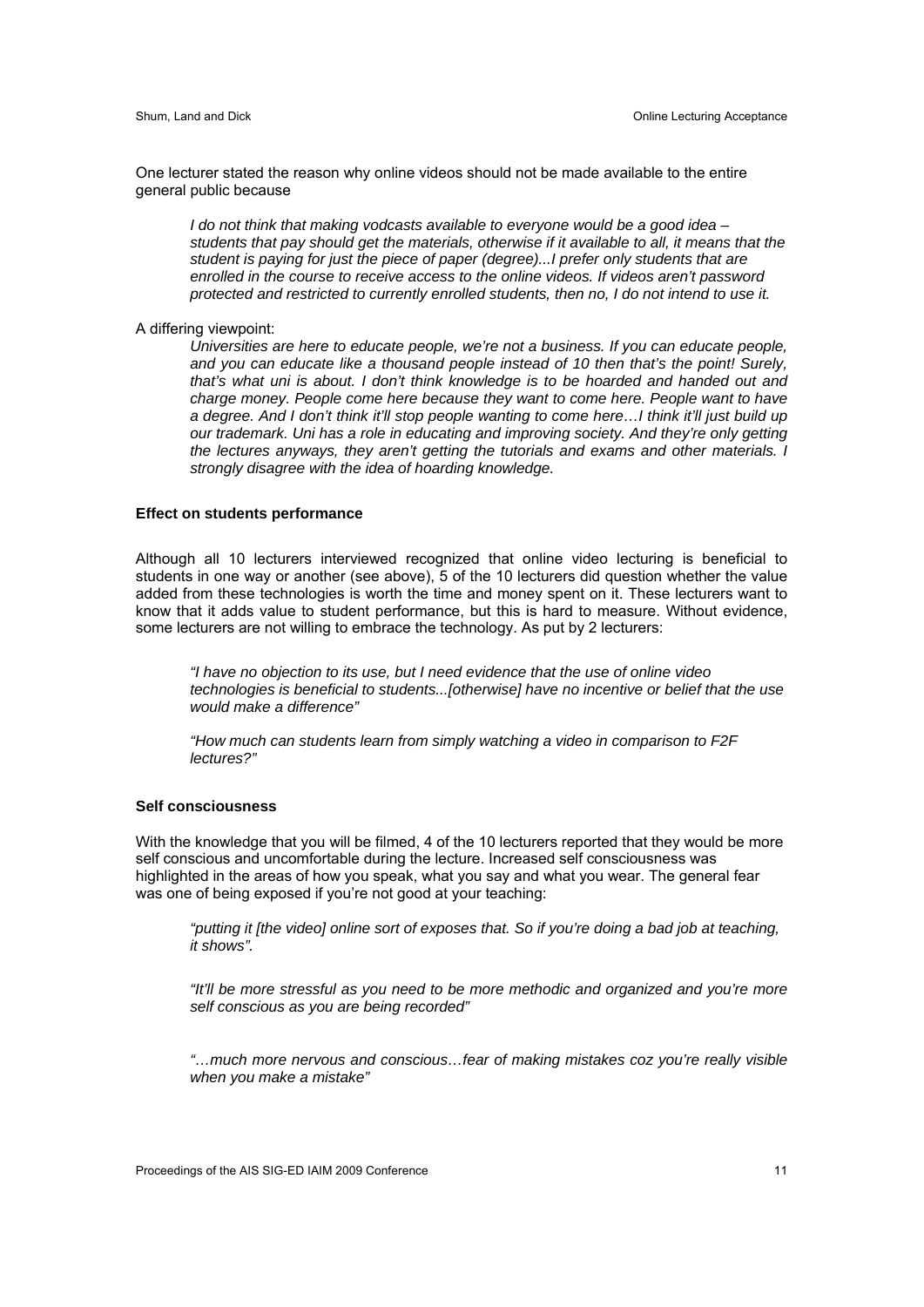#### **Concerns about use**

There were a few concerns about the use of online video technologies; these included limited organization support, decrease student attendance in face to face lectures and meeting student expectations.

#### **Limited organizational support**

The availability of support in the organization is a key factor to the success of technology acceptance. However, as reported by 9 of the 10 lecturers, the university does not have adequate support for their lecturers on a number of levels.

The lecturers were unaware of university protocols regarding usage of online video channels. The increase in reliance on technology would require an increase in helpdesk staff, especially as the current view is that the helpdesk is too slow in responding. Given that students need to be able to view the lectures before attending their tutorials, timeliness of IT help in rectifying problems is important.

Pedagogical support is also required so that lecturers know how to combine online video lecturing into their course. There is a need to analyze how online video lectures can affect student learning and alter the course respectively. One lecturer has highlighted that the majority that would accept online video lecturing are the "teachers", but:

*"The Vice Chancellor believes UNSW is a research intensive university. Teaching doesn't add much value. Hence, doesn't allow time for lecturers to create innovative lectures for students"* 

*"I do not think that UNSW would be able to provide the level of support that is required based on past experience"* 

#### **Decreased student attendance in face to face lectures**

As addressed by 7 of the 10 lecturers, online video lecturing may discourage students from attending lectures as students may choose to view the online lecture as a substitute for attending the face to face lecture. One particular concern with this is that students would be missing out on the interactive aspects of the lecture and with decreasing student numbers, lecturers may have difficulties in building interactive work into the lectures if not enough students are attending. In the words of one lecturer:

*People might not come to lectures…But why would I want to make them turn up to my lectures if they can access them from home…They shouldn't be there cause you're forcing them to be there…In the past, if people didn't turn up to lectures, we get this impression that that means the lecture is bad, but that's not bad, it's just a symptom that* we're doing something wrong. But now it's different. If videos are there, it may either *mean that the lecture is bad or they prefer to watch the video online. I think that once we get use to this change, we would not find that people not turning up is bad. But it is easier to teach when there are people there, you get a vibe.* 

#### **Student expectations**

Interestingly, the majority (7of 10 lecturers) believed that their intention to use would not be affected by subjective norms of their university and colleagues within the same school. Intention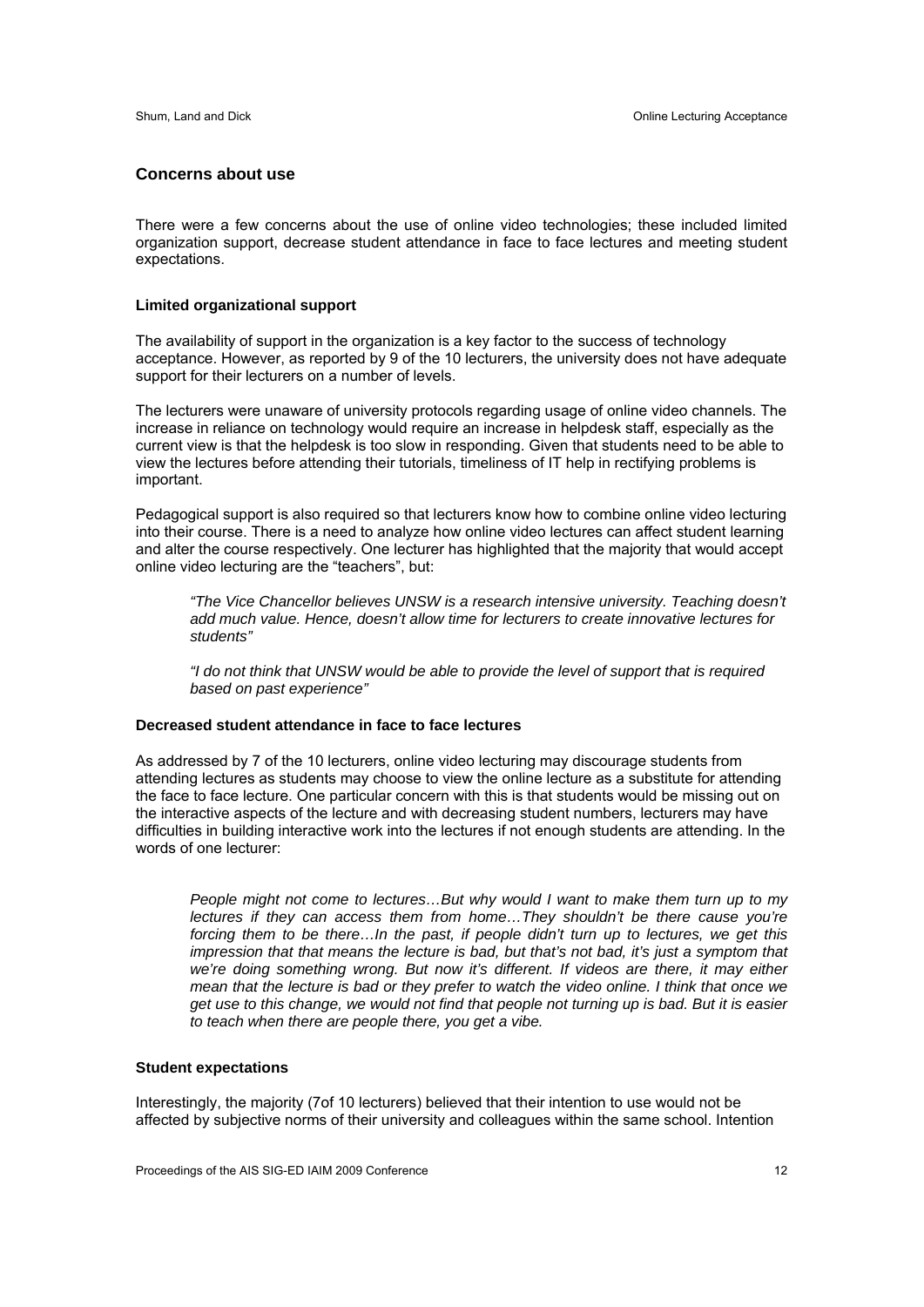to use was more related to the value that the lecturer sees from using online video lecturing in the course.

However, if intention to use was affected by others, it was more from students (3 of the 10 lecturers identifying that pressure may come from students who expect lecturers to use these technologies). This may particularly be the case where other lecturers are using these technologies and the student would question why a particular lecturer isn't doing the same. Indirectly speaking, lecturers within the same school who are using online lecturing may drive student expectations and standards. The pressure to use the online lecturing technology is therefore, not coming from colleagues, but from students expectations that since a colleague of the lecturer is using the technology, so should the lecturer.

# **V. REFINED RESEARCH MODEL**

Using the findings from these interviews, 6 of the 7 variables in the conceptual model was found to have an effect on intention to use online video technologies: Perceived usefulness, perceived ease of use, subjective norms, organizational support, self efficacy and perceived media richness. Lecturers stated that they do not believe that online lecturing would be enjoyable. Thus, perceived enjoyment is believed to be insignificant in this study and removed from the model. In addition, content analysis of the data also highlighted other external factors that affect intention to use. These include lecturing style and teacher stress (mainly in the form of stress contributed from additional workload) which are introduced to the refined model below.



Figure 2: Refined research model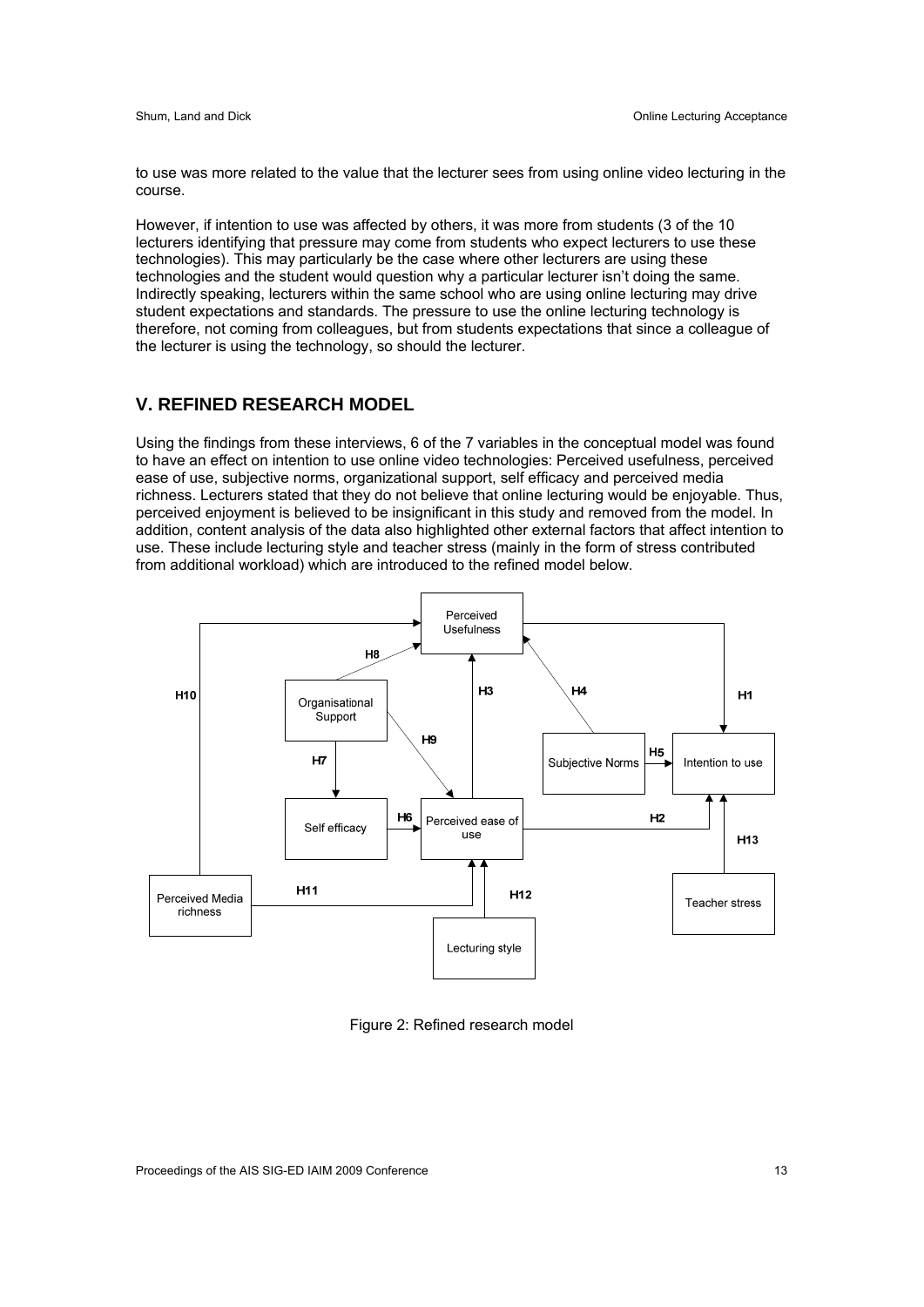#### **Lecturing Styles**

Lecturing style refers to the approach and techniques used by the lecturer in their teaching [Fardon, 2003]. In this study, lecturing styles would refer to the simplistic classification of teachercentred and student-centred lecturing styles.

Traditionally, teaching has often been carried out in a teacher-centred lecturing (TCL) style where the emphasis has been on the teacher having full control of the classroom and the coverage of clearly structured and content driven lectures in a didactic fashion [Chang, 2007; Lea et al., 2003]. TCL refers to a passive lecturing style where the purpose of the lecture is to disseminate predetermined content in the form of concepts and worked examples in a scripted approach [Saroyan and Snell, 1997].

Alternatively, in student centred lecturing (SCL) the lecture becomes an interactive experience between the lecturer and the students and uses a wide range of tools with clearly articulated objectives, limited content, handouts, and student activities composing of group discussions and questions and answer sessions during the lecture to engage students in activities that will assist their learning [Saroyan and Snell, 1997; Chang, 2007]. It is believed that lecturers that are student-centred would find that online lecturing would restrict their lecturing style and thus, it is unlikely that they will find that online lecturing easy to use. Thus, it is hypothesised that:

Teacher centred lecturing styles will positively influence the lecturer's PEOU of online lecturing.

### **Teacher Stress**

Teacher stress is defined as the negative emotions that results in decreased self esteem or poor well being experienced by the teacher due to their work situation [Kyriacou, 2001]. The main sources of teacher stress includes teaching students who lack motivation, coping with change, being evaluated by others, administration and management, poor working conditions and colleagues ['Travers and Cooper, 1996; Benmansour, 1998; Pithers and Soden, 1998' in Kyriacou, 2001]. In King's [1973] study, two thirds of the 303 lecturers surveyed, reported feelings of self doubt and anxiousness with reasons including the problem of maintaining student interest in the lecture, length and delivery of the lecture and structuring of the lecture content [Brunhs and Thomsen, 2001]. The change brought upon by implementation of new systems can result in teacher stress and reluctance to accept the new technology. New and difficult technology was found to be a source of work-related stress in Bradley's [1992 in Russell, 1997] study. Kyriacou [2001] also found that the negative impact of change can result in teacher stress and resistance to change. Thus, it is hypothesised that:

Teacher stress will negatively influence the lecturer's intention to use online lecturing.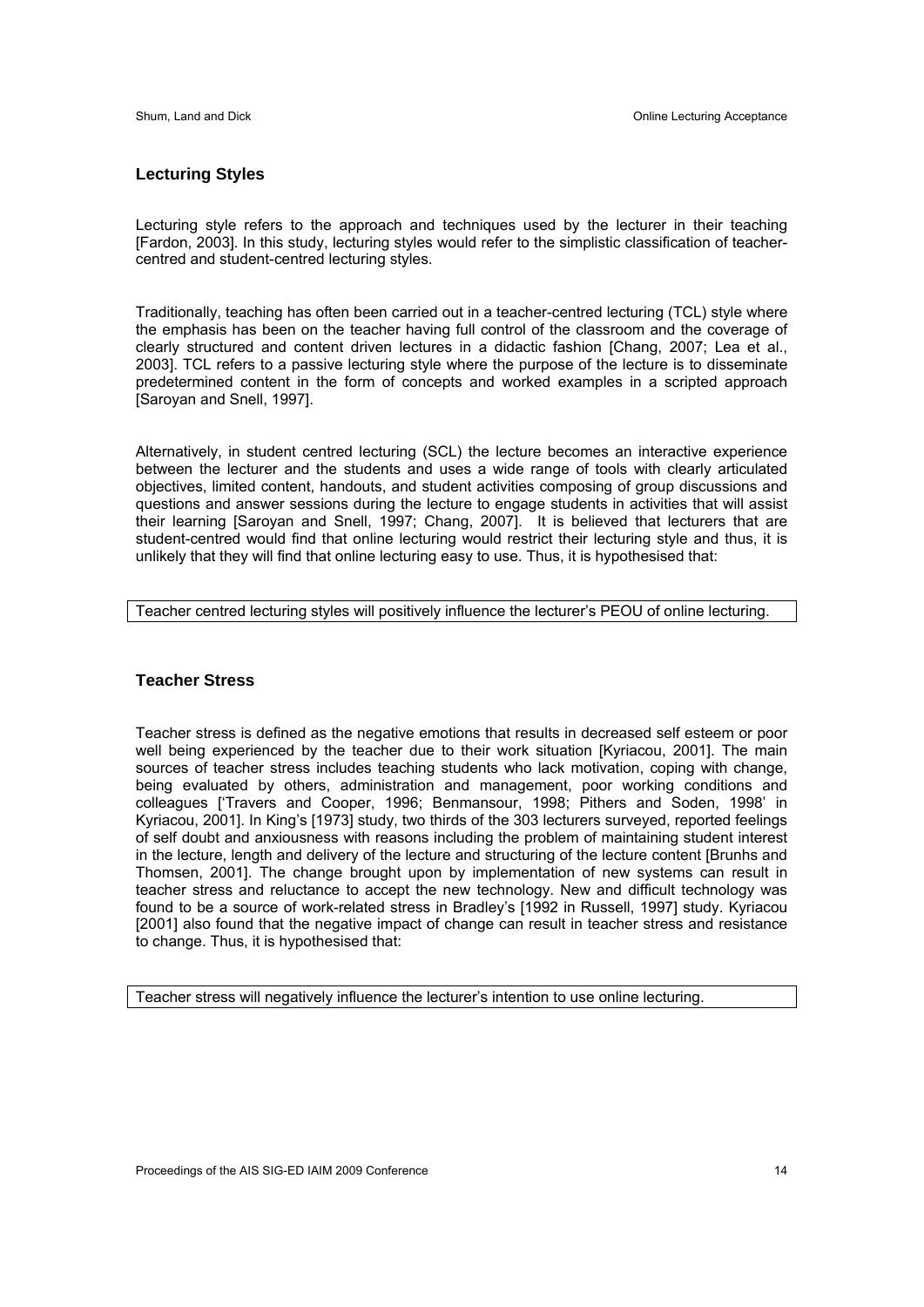# **VI. LIMITATIONS AND CONTRIBUTION**

The first limitation is the generalisability of the current study as all data will be collected from one university (UNSW); hence, the results will be difficult to generalise to other higher education institutions as each university has different preparedness in accepting e-learning initiatives. Other limitations include the possibility that some relevant constructs are not included and response bias.

Nevertheless, this study presents theoretical and practical contributions to researchers and educational organisations.

This study contributes to literature through its identification of key contributing factors surrounding lecturer's acceptance of online lecturing. The use of online audio and online video media for lecturing purposes is a relatively new technological initiative which is still in the experimental stages. Furthermore, findings from this study can be used by educational organisations to help gauge whether the use of online lecturing would be a success within their own learning environment and introduce initiatives to help reduce the negative factors/perceptions.

The next step of this research is to pilot the survey instrument, followed by the main survey. As the number of lecturers selected for interview was quite small (n=10), the elimination of constructs can not be justified based on these interview findings alone. Hence, although perceived enjoyment construct was removed for the conceptual model, questions for perceived enjoyment will be retained in the pilot survey. Pilot survey results would be analysed using PLS to analyse divergent and convergent validity and used to find significant paths between the constructs.

# **REFERENCES**

*Editor's Note:* The following reference list contains hyperlinks to World Wide Web pages. Readers who have the ability to access the Web directly from their word processor or are reading the paper on the Web, can gain direct access to these linked references. Readers are warned, however, that

1. these links existed as of the date of publication but are not guaranteed to be working thereafter.

2. the contents of Web pages may change over time. Where version information is provided in the References, different versions may not contain the information or the conclusions referenced.

3. the author(s) of the Web pages, not CAIS, is (are) responsible for the accuracy of their content.

4. the author(s) of this article, not CAIS, is (are) responsible for the accuracy of the URL and version information.

Ajzen, I., and M. Fishbein (1980) Understanding attitudes and predicting social behaviour (p. 278). Englewood Cliffs, NJ: Prentice-Hall.

Albirini, A. (2006) "Teachers' attitudes toward information and communication technologies: The case of Syrian EFL teachers", Computers and Education, (47)4, pp. 373–398.

Bandura, A. (1977) "Self-efficacy: Toward a Unifying theory of Behavioural Change", Pyschological Review, (84)2, pp. 191-215.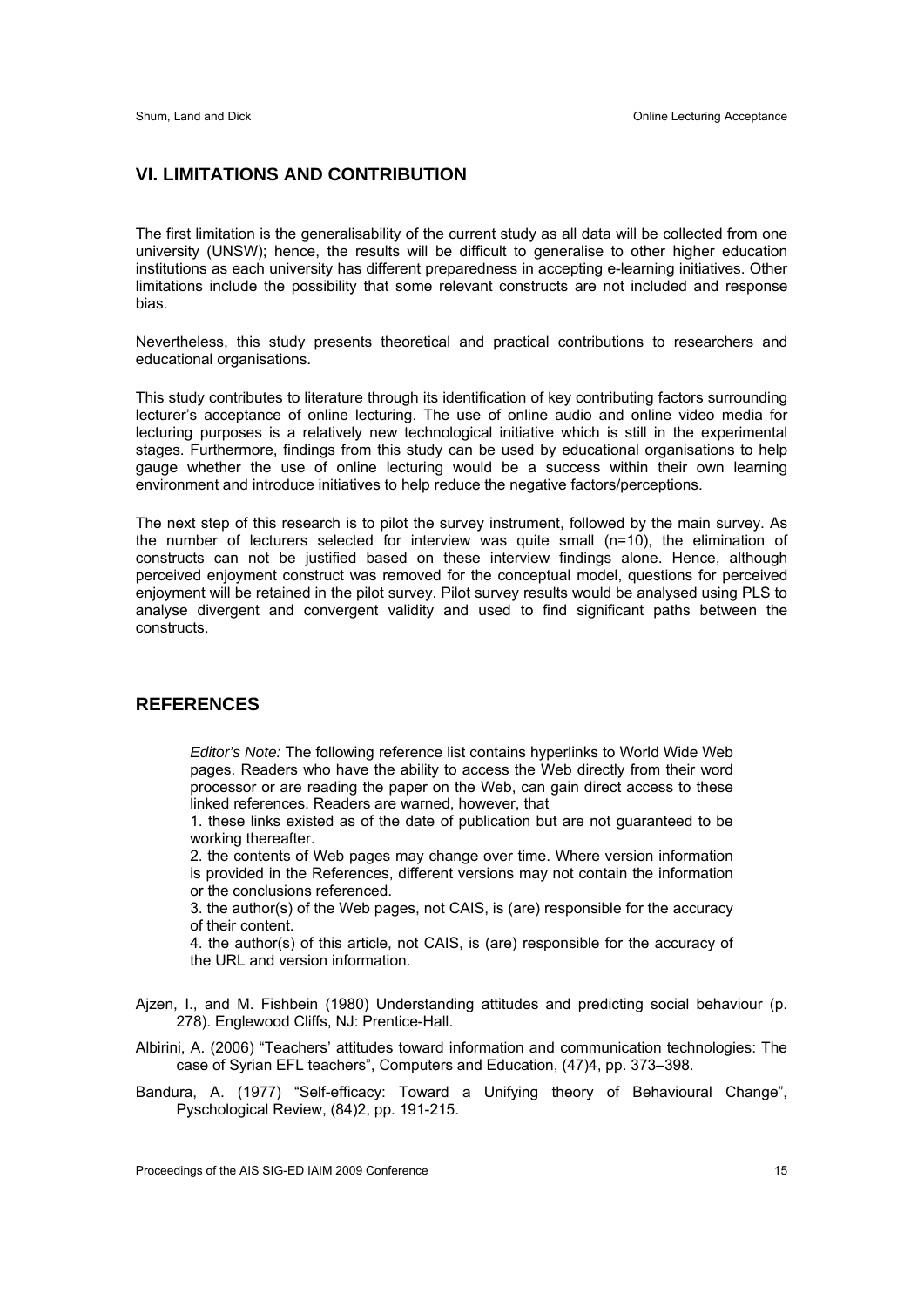- Berge, Z.L., L.Y. Muilenburg, and J.V. Haneghan (2002) "Barriers to distance education and training: Survey results", The Quarterly Review of Distance Education, (3)4, pp. 409–418.
- Burgess L.A. (2003) "WebCT as an E-Learning Tool: A Study of Technology Students' Perceptions", Journal of Technology Education, (15)1, pp. 6-15.
- Chang, S. (2007) "Academic perceptions of the use of Lectopia: A University of Melbourne Example" In ICT: Providing choices for learners and learning. Proceedings ascilite Singapore 2007. http://www.ascilite.org.au/conferences/singapore07/procs/chang.pdf.
- Cheung, W. and W. Huang (2005) "Proposing a framework to assess Internet usage in university education: An empirical investigation from a student's perspective", British Journal of Educational Technology, (36)2, pp. 237–253.
- Claudia, M., A. Steil, and J. Todesco (2004) "Factors influencing the adoption of the Internet as a teaching tool at foreign language schools", Computers and Education, (42)4, pp. 353–374.
- Compeau, D.R. and C.A. Higgins (1995) "Computer self-efficacy: development of a measure and initial test", MIS Quarterly, (19)2, pp. 189–211.
- Daft, R.L and R.H. Lengel (1986) "Organizational Information Requirements, Media Richness and Structural Design", Management Science, (32)5, pp. 554–571.
- Davis, F.D. (1989) "Perceived usefulness, perceived ease of use and user acceptance of information technology", MIS Quarterly, (13)3, pp. 319-341.
- Davis, F.D., R.P. Bagozzi, and P.R. Warshaw (1992) "Extrinsic and intrinsic motivation to use computers in the workplace", Journal of Applied Social Psychology, 22, pp. 1111–1132.
- Dick, G.N. (2005) "Academic Workload in Online Courses", Encyclopedia of Distance Learning, eds. Howard, C, Boettcher, J., Justice, L. Schenk, K, Berg G and Rogers, P. New Idea Group Inc., Hershey, PA 2005, http://www.engineering-sciencereference.com/downloads/excerpts/9703.pdf.
- Dickinger, A., M. Arami, and D. Meyer (2008) "The role of perceived enjoyment and social norm in the adoption of technology with network externalities", European Journal of Information Systems, 17, pp. 4–11.
- Fardon, M. (2003) "Internet streaming of lectures: A matter of style" In Expanding the learning community: Meeting the challenges (pp. 699-708). Proceedings of the EDUCAUSE in Australasia 03 Conference. http://www.lectopia.uwa.edu.au/misc/Fardon Matter Of Style.pdf.
- Govindasamy, T. (2002) "Successful implementation of e-learning pedagogical considerations", The Internet and Higher Education, 4, pp. 287–299.
- Gressard, C.P., and B.H. Loyd (1985) "Age and staff development experience with computers as factors affecting teachers attitudes toward computers", School Science Mathematics, (85)3, pp. 203–209.
- Hsu, C.L. and H.P. Lu (2004) "Why do people play on-line games? An extended TAM with social influences and flow experience", Information and Management, 41, pp. 853–868.
- Keller, C. and L. Cernerud (2002) "Student's Perceptions of e-Learning in University Education", Journal of Educational Media, (27)1-2, pp. 55-67.
- King, M. (1973) "The Anxieties of University Teachers", Higher Education Quarterly, (28)1, pp. 69-83.
- Koohang, A.A. (1989) "A study of attitudes toward computers: Anxiety, confidence, liking and perception of usefulness", Journal of Research on Computing in Education, (22)2, pp. 137– 150.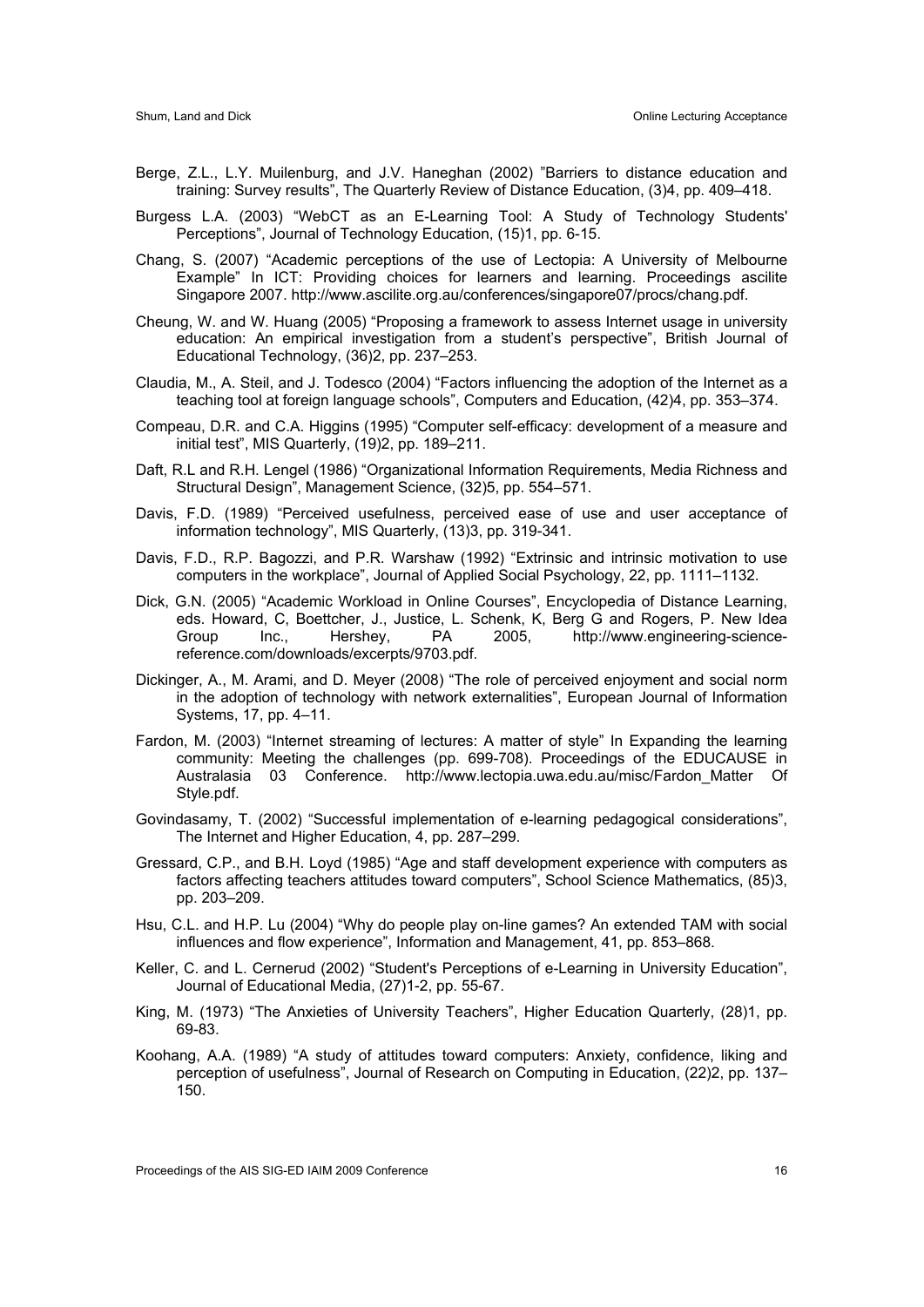- Kyriacou C. (2001) "Teacher Stress: directions for future research", Educational Review, (53)1, pp. 27-35.
- Lea, S.J., D. Stephenson, and J. Troy (2003) "Higher Education Students' Attitudes to Studentcentred Learning: beyond 'educational bulimia'?", Studies in Higher Education, (28)3, pp. 321-334.
- Lee, M.K.O., C.M.K. Cheung, and Z. Chen (2005) "Acceptance of Internet-based learning medium: The role of extrinsic and intrinsic motivation", Information and Management, (42)8, pp. 1095-1104.
- Lee, M.K.O., C.M.K. Cheung, and Z. Chen (2007) "Understanding user acceptance of multimedia messaging services: an empirical study", Journal of the American Society for Information Science and Technology, (58)13, pp. 2066–2077.
- Liaw, S.S., H.M. Huang, and G.D. Chen (2007) "Surveying instructor and learner attitudes toward e-learning", Computers and Education, 49, pp. 1066-1080.
- Lim, K.H. and I. Benbasat (2000) "The effect of Multimedia on Perceived Equivocality and Perceived Usefulness of Information Systems", MIS Quarterly, (24)3, pp. 449–471.
- Lu, Y., T. Zhou, and B. Wang (2009) "Exploring Chinese users' acceptance of instant messaging using the theory of planned behavior, the technology acceptance model, and the flow theory", Computers in Human Behavior, 25, pp. 29–39.
- Lua, J., J.E. Yaob, and C.S. Yua (2005) "Personal innovativeness, social influences and adoption of wireless Internet services via mobile technology", Journal of Strategic Information Systems, 14, pp. 245–268.
- Mahdizadeh, H., H. Biemans, and M. Mulder (2008) "Determining factors of the use of e-learning environments by university teachers", Computers and Education, 51, pp. 142-154.
- Mallak, L.A. (2001) "Challenges in Implementing e-Learning", International Conference on Management of Engineering and Technology Portland, 1, pp. 298-299.
- McGough, C. (2008) "UCLA goes global with new YouTube channel" [Date: 1 Oct 2008], http://www.dailybruin.ucla.edu/news/2008/oct/01/ucla-goes-global-new-youtube-channel/, viewed 7 Oct 2008.
- Ngai, E.W.T., J.K.L. Poon, and Y.H.C. Chan (2007) "Empirical examination of the adoption of WebCT using TAM", Computers and Education, 48, pp. 250–267.
- Piccoli, G., R. Ahmad, and B. Ives (2001) "Web-based virtual learning environments: A research framework and a preliminary assessment of effectiveness in basic IT skills training", MIS Quarterly, (25)4, pp. 401-426.
- Pollack, T.A. (2003) "Using a course management system to improve instruction", Annual Conference of the Association of Small Computer Users in Education, Myrtle Beach, South Carolina.
- Russell G. (1997) "Teachers' computer anxiety: implications for professional development", Education and Information Technologies, 2, pp. 17–30.
- Saeed, N., Y. Yang, and S. Sinnappan (2008) "Media Richness and user acceptance of second life", Proceedings Ascilite Melbourne 2008.
- Saroyan, A. and L.S Snell (1997) "Variations in Lecturing Styles", Higher Education, (33)1, pp. 85-104.
- Scott, J.E. and S. Walczak (2009) "Cognitive engagement with a multimedia ERP training tool: Assessing computer self-efficacy and technology acceptance", Information and Management, 46, pp. 221–232.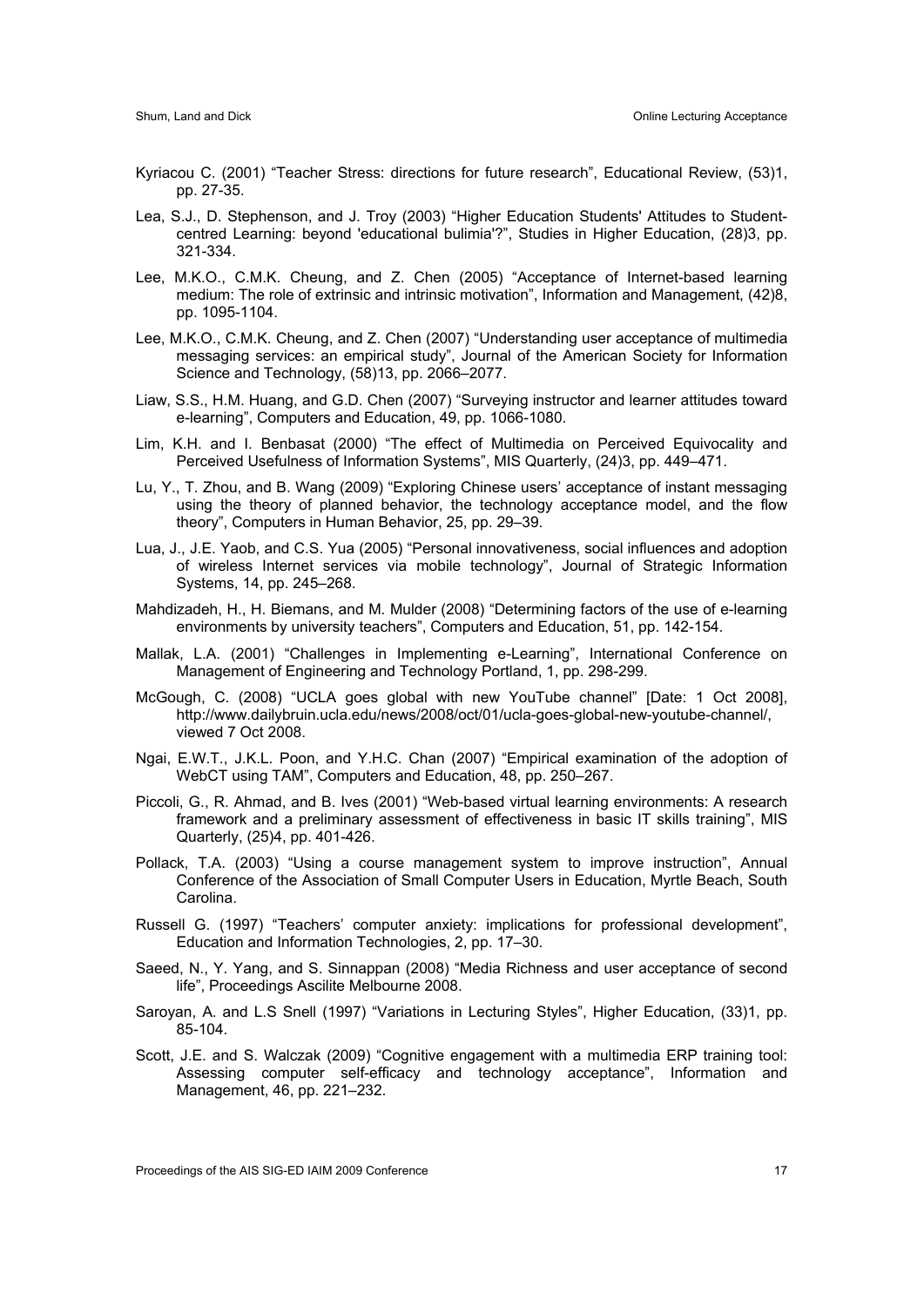- Selim, H.M. (2003) "An empirical investigation of student acceptance of course websites", Computers and Education, 40, pp. 343–360.
- Selim, H.M. (2007) "Critical Success factors for e-learning acceptance: Confirmatory factor models", Computers and Education, 49, pp. 396–413.
- Trevino, L. et al. (1990) "The richness imperative and cognitive style: the role of individual differences in media choice behavior", Management Communication Quarterly, (4)2, pp. 176-197.
- Volery, T., and D. Lord (2000) "Critical success factors in online education", The International Journal of Educational Management, (14)5, pp. 216–223.
- Wang, Y.S., H.H. Lin, and P. Luarn (2006) "Predicting consumer intention to use mobile service", Information Systems Journal, 16, pp. 157–179.
- Webster, J., and P. Hackley (1997) "Teaching effectiveness in technology-mediated distance learning", Academy of Management Journal, (40)6, pp. 1282–1309.
- Yi, M.Y. and Y. Hwang (2003) "Predicting the use of web-based information systems: selfefficacy, enjoyment, learning goal orientation, and the technology acceptance model", International Journal of Human-Computer Studies, 59, pp. 431–449.
- Yi, M.Y. et al. (2006) "Understanding Information technology acceptance by individual professionals: Toward an integrative view", Information and Management, 43, pp. 350-363.
- Yu, J. et al. (2005) "Extending the TAM for a t-commerce", Information and Management, 42, pp. 965–976.
- Yuen, H.K. and W.K. MA (2008) "Exploring teacher acceptance of e-learning technology", Asia-Pacific Journal of Teacher Education, 36, pp. 229-243.
- Zhang, S., J. Zhao and W. Tan (2008) "Extending TAM for Online Learning Systems: An Intrinsic Motivation Perspective", Tsinghua Science and Technology, (13)3, pp. 312-317.

# **APPENDIX - INTERVIEW**

The interview will examine aspects of e-learning and is divided into four parts. The first part is related to demographic details. Second part looks at the current e-learning tools used in the teaching process. Third part looks at the individual perception of e-learning technologies, organisational support, perceived ease of use (PEOU), perceived usefulness (PU), Subjective norms, perceived media richness (PMR) and perceived enjoyment (PE). Finally, the last part looks at intention to use and barriers to adopting e-learning technologies in teaching process.

#### 1. DEMOGRAPHIC DETAILS – including computer self efficacy

- What is your staff job title?
- What is your age/age bracket?
- What qualifications do you have?
- What subjects do you currently teach?
- Describe your teaching experience? Do you consider yourself more as a researcher or teacher?
- How would you describe your computer literacy rate?
- Do you know what iTunes and YouTube is? Do you actively use these technologies?

# 2. Questions looking at the current e-learning tools used in the teaching process

Proceedings of the AIS SIG-ED IAIM 2009 Conference 18 18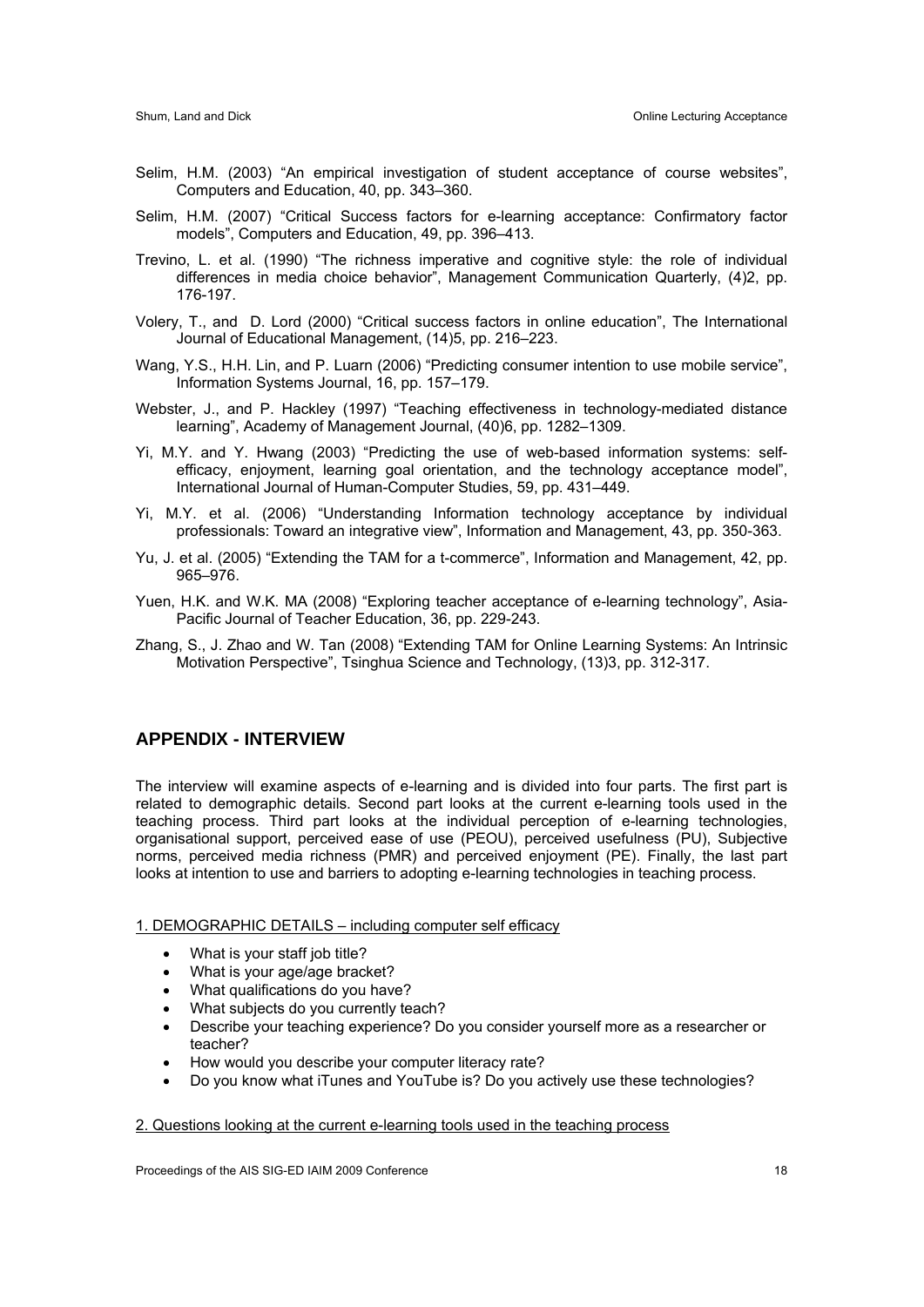- What is your current knowledge in e-learning technologies?
- What elearning tools are you currently using in your teaching process?
- Are you currently using vodcasting in your teacher process?
- Are you aware of the existence of UNSW's vodcasting channels?

3. Questions looking at the individual perception of e-learning technologies, organisational support, PEOU, PU, Subjective norms, PMR and PE

- Do you think there is a need for vodcasting to complement current teaching methods?
	- $\circ$  (in relation to the response provided in the question above) So, in your opinion, you think that vodcasting would be useful/not useful?
- Do you think the introduction of these vodcasting tools would make the lecturing experience more enjoyable?
- How would you rate vodcasting's ability to provide:
	- o capacity for immediate feedback
	- o capacity to transmit multiple cues,
	- o language variety; and
	- $\circ$  personal focus on the recipient (i.e. the individual watching the video)
- Do you think that vodcasting technologies would be easy to use?
- $\circ$  is this affected by your own computer ability and the availability of support
- Do you think that UNSW would be able to provide the level of organisational support you would require? Why or why not?
	- o Were you aware that UNSW has Learning and Teaching team that can provide you with support in podcasting, broadcasting and streaming media help?
- If UNSW encourages but does not mandate their teaching staff to use vodcasting in their lecturing, would this impact on your decision of whether to adopt or not adopt vodcasting?
- If your school and colleagues encourages but does not mandate their teaching staff to use vodcasting in their lecturing, would this impact on your decision of whether to adopt or not adopt vodcasting?

#### 4. Questions - Intention to use/barriers to adopting e-learning technologies in teaching process.

- Do you intend to use vodcasting in the future? What are the factors that helped you arrive at this decision (i.e. what factors encouraged you to accept vodcasting, or what factors are preventing you from accepting vodcasting?)
- What barriers are stopping you from adopting vodcasting technologies in your teaching process?
	- o From the barriers you have highlighted, rank them from most critical to least critical.

# **ABOUT THE AUTHORS**

**Dr Geoffrey Dick** (g.dick@unsw.edu.au) is on leave from his position as a senior lecturer in Information Systems and Director of the undergraduate programme for the Australian School of Business at the University of New South Wales and is currently a Professor of Information Systems at Dowling College NY. He is a reviewer on the global textbooks project, a Director of the International Telework Academy and a member of the Board of Editors for the Journal of Information and Management. His research (around 50 publications) is mainly in the areas of telecommuting (his PhD) and online education. He is the recipient of an ICIS prize for best paper in education. He has recently been a visiting fellow at the University of Malaya, the Tec de Monterey in Mexico and Agder University College, Norway.